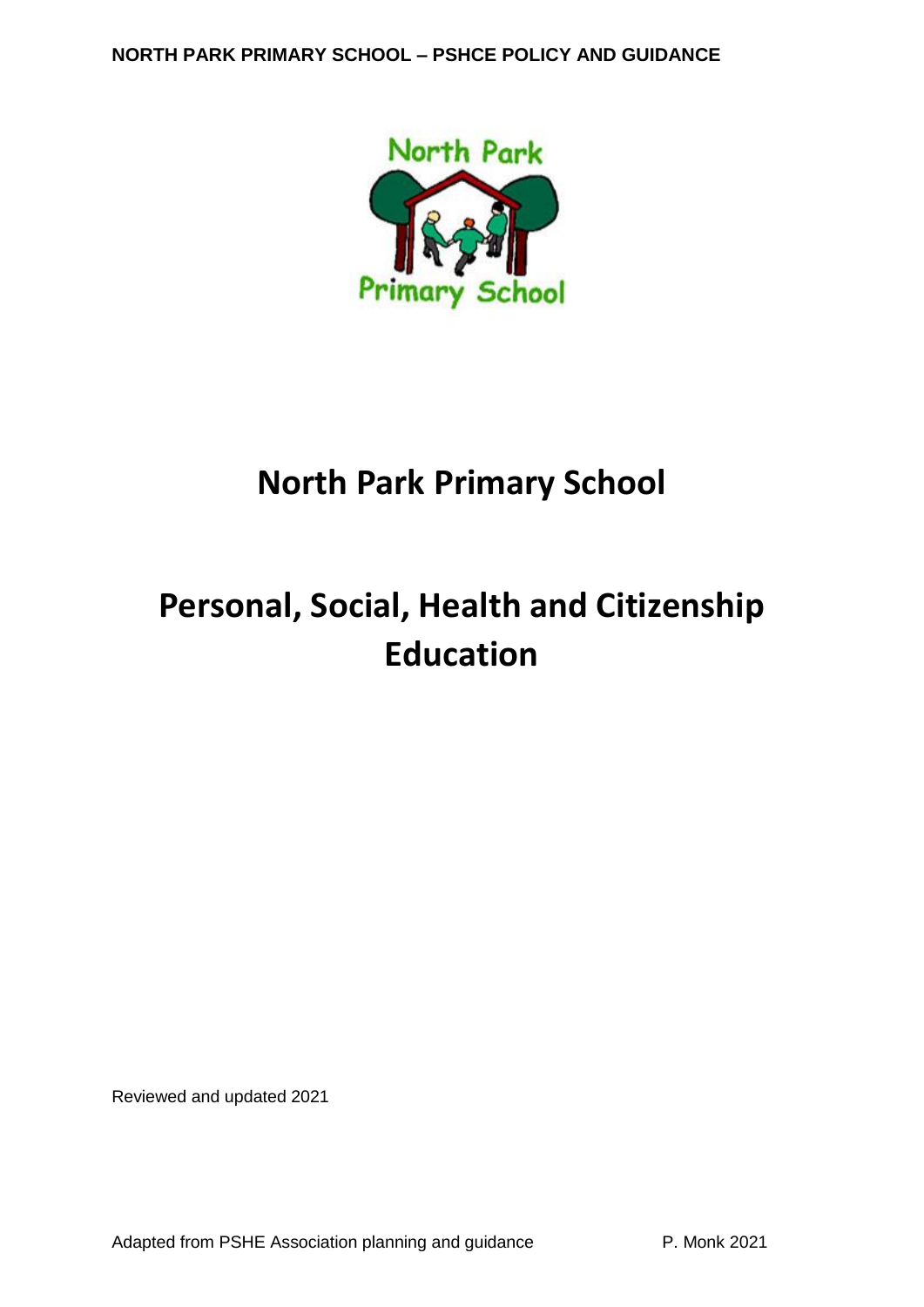## **INTRODUCTION**

At North Park Primary School we believe that learning in Personal, Social, Health and Citizenship Education should be a planned, developmental programme through which children and young people acquire the knowledge, understanding and skills they need to manage their lives now and in the future. PSHCE education:

- develops the qualities and attributes pupils need to thrive as individuals, as family members and as members of society;
- equips pupils to live healthy, safe, productive, capable, responsible and balanced lives:
- encourages pupils to be enterprising
- supports pupils in making effective transitions
- supports positive learning and career choices
- supports pupils in achieving social, emotional and economic wellbeing

PSHCE education can help schools reduce or remove many of the barriers to learning that may be experienced by pupils, and contribute towards improving their capacity to learn and achieve. PSHCE makes a specific and significant contribution towards pupils' spiritual, moral, social and cultural development, and towards their behaviour and safety; in addition it supports school safeguarding procedures.

## **ENTITLEMENT**

North Park Primary School feels that all of its pupils are entitled to:

• A broad and balanced curriculum, where experiences are creative and relevant, over at least those areas described by National Curriculum with differentiation, relevance, progression and continuity.

• Have their development and performance monitored through a range of assessment techniques.

• Have equal opportunity to study all aspects of personal, social, health and citizenship education

## **Equality**

The school is committed to ensuring we celebrate difference and promote equality in all we do. Our school welcomes everyone from all walks of life. Everyone must welcome and celebrate all others in school. Everyone is treated equally regardless of their:

- Age
- Disability
- Gender or gender identity
- Race or nationality
- Religion or belief
- Pregnancy
- Marriage
- Sexual orientation.

Equal opportunities underpin the work done within both the explicit and implicit PSHCE curriculum. Pupils are regularly taught about the diverse society we live in and our Spiritual, Moral, Social and Cultural guidance prepares the pupils to be effective citizens in life. We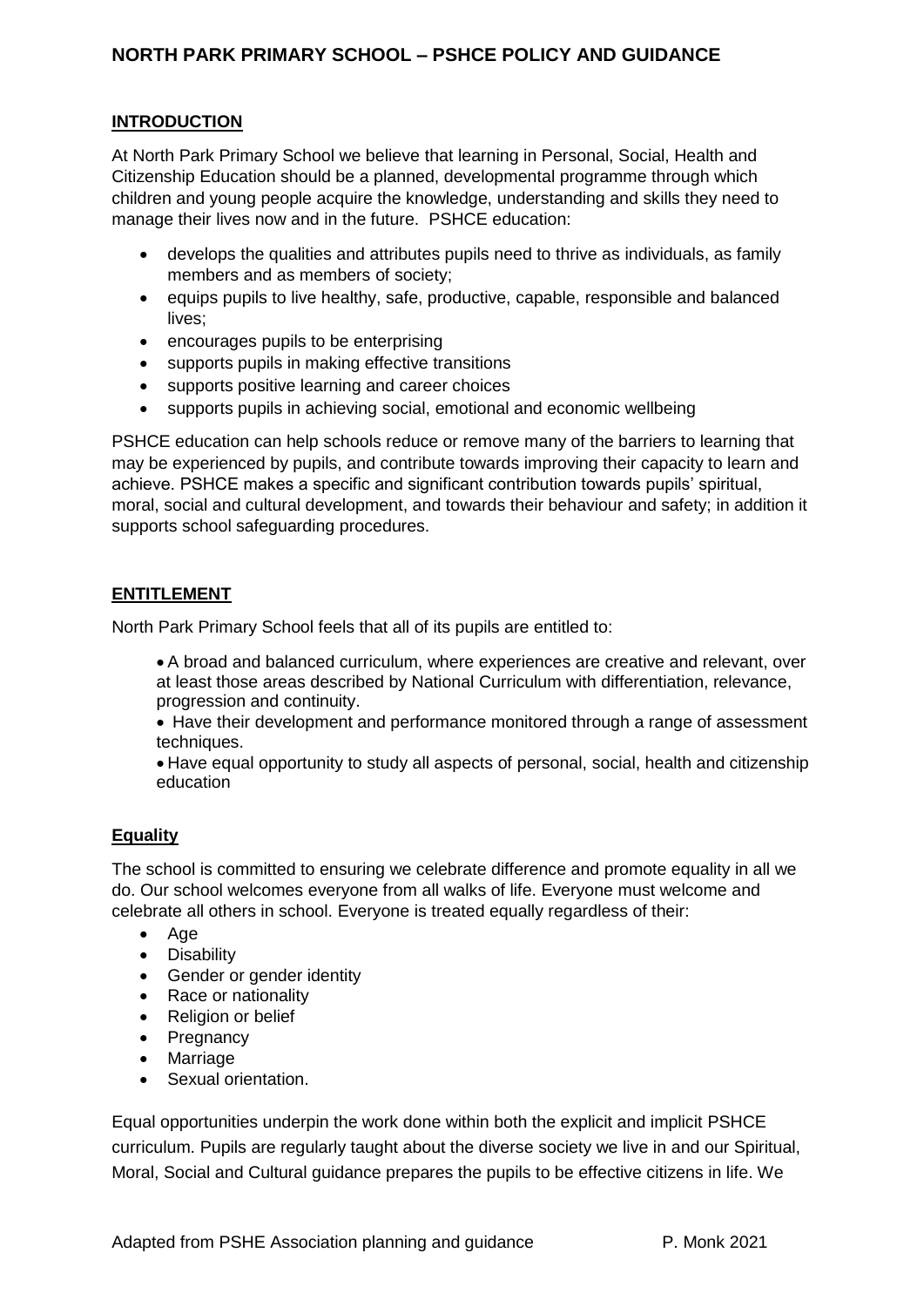hold the Rights Respecting School Award, which underpins our guidance, and is reflected within the work we do in school. We are an Educate and Celebrate (LBGT) Good practice School.

## **AIMS**

Learning in PSHCE aims to ensure we provide pupils with opportunities to reflect on and clarify their own values and attitudes and explore complex and sometimes conflicting range of values and attitudes they encounter in society.

PSHCE education is critical in contributing to pupils' personal development, helping them to:

- build confidence, resilience and self-esteem
- manage risk
- make informed choices
- understand what influences their decision
- recognise and accept their identity
- understand and accommodate difference and change
- manage emotions
- communicate constructively
- develop an understanding of themselves
- develop empathy
- develop the ability to work with others
- develop the ability to communicate constructively in a range of situations
- make valuable contributions to life in class, school and the wider community
- form and maintain good relationships
- develop the essential skills for future employability
- better enjoy and manage their lives.

#### **CLASS TEACHER**

The class teacher will follow the guidelines to this statement of policy and ensure that our stated aims and objectives are met as closely as possible. She/he will:

• plan and deliver a broad, balanced and differentiated curriculum so that all pupils receive their entitlement. This will include specific PSHCE lessons, cross-curricular learning opportunities, as well as involvement in whole school initiatives to enrich PSHCE.

• mark, evaluate and assess work

• give feedback and targets for groups and individuals in order to ensure progression and continuity.

#### **SUBJECT LEADER**

The subject leader will

- ensure that entitlement is being adhered to.
- ensure that continuity and progression is on-going through evaluation of the delivery of **PSHCE**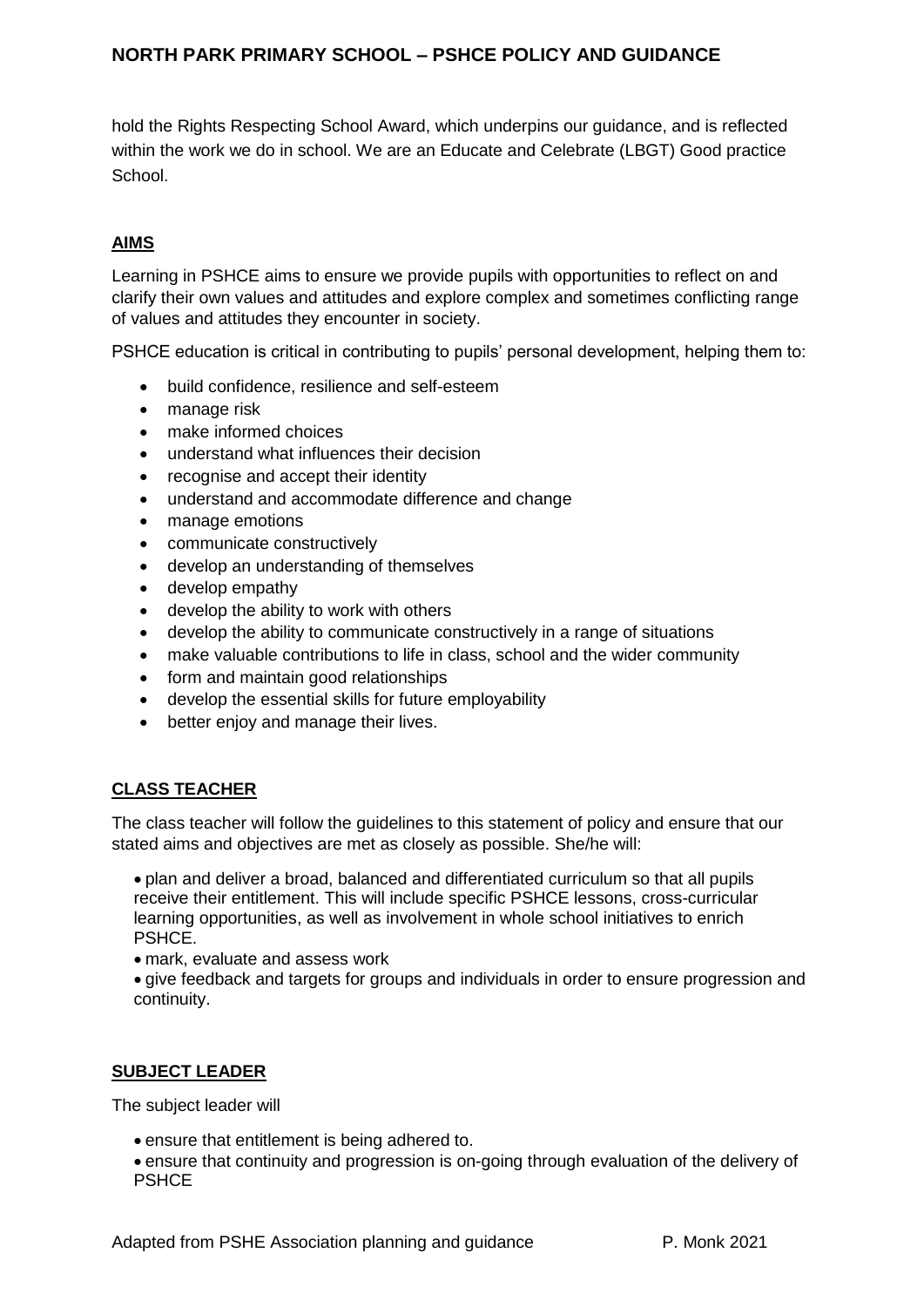- maintain own personal knowledge and skills and review the guidelines and policy regularly, updating as necessary.
- consult and assist staff with planning and delivery of the guidelines
- be responsible for the purchase, organisation and maintenance of resources.
- Facilitate and/or deliver in-service training and ensure that all staff are aware of any developments in relation to PSHCE
- liaise with staff and outside agencies to enhance and develop PSHCE.
- be responsible for monitoring and evaluation of the teaching of PSHCE, through planning and work scrutiny
- complete annual audits and action plans to inform the school development plan.

## **HEADTEACHER**

The Headteacher will ensure all activities and planning are carried out in an effective way.

## **PARENTS**

All parents are actively encouraged to work in partnership with the school in the delivery of PSHCE.

- The PSHCE Policy and Guidelines will be available for all parents to inspect.
- Parents will be kept informed of developments within PSHCE through newsletters, inschool training courses, open weeks, information leaflets, the website, annual reports, etc.
- Parents will be encouraged to promote PSHCE skills within the home environment through homework activities, where appropriate.

## **GOVERNORS**

The governors will be kept informed of school developments regarding the PSHCE curriculum. The completed policy will be given to Governors for information, discussion and approval, and they will be notified of any future amendments or developments. Governors will be encouraged to keep abreast of developments within PSHCE through information sharing and monitoring of the School Development Plan.

## **OTHER SCHOOLS**

To maintain continuity across phases, the school will:

• take LA policy and guidance into account when developing and reviewing the school's own policy;

• ensure that the school's policy document on PSHCE is made available to all associated educational establishments;

• liaise with PSHCE Leaders in other schools to ensure there is a smooth progression from primary to secondary education.

Transfer of Pupils / Record Keeping; to maintain continuity in pupil records, the school will:

• make pupil records concerning PSHCE available, as appropriate, to other schools following pupil transfer;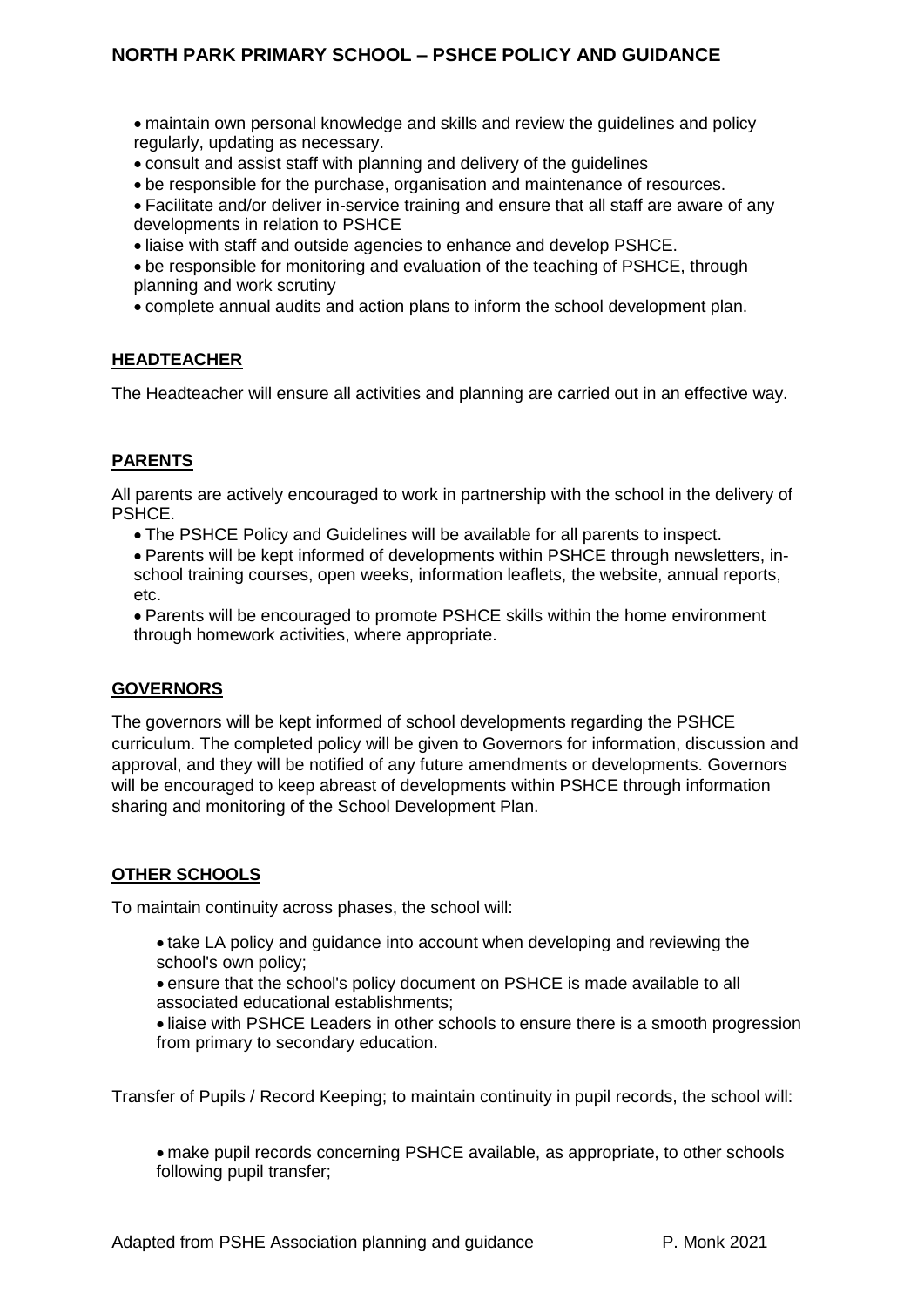• in the case of pupils with special educational needs, make records available to other relevant professional organisation.

## **OUTSIDE AGENCIES**

The school will liaise with any outside agencies or interested parties through either the Subject Leader or the Headteacher, including:

- LA PSHE Educational Development Advisory staff.
- Educational Development Partners
- Local Cluster Group.

## **LINKS WITH OTHER POLICIES**

PSHCE policy is closely aligned to other policies in school, including:

- Relationships and Sex Education (RSE) Policy and Guidance
- Equality
- Anti-Bullying
- Behaviour
- Safeguarding policies and procedures
- E-safety
- Collective worship
- Health and Safety
- Other curriculum policies, particularly English, Maths, Science, RE, PE, IT, Geography.

Approaches are often cross-curricular so that meaningful links can be made in learning. The policy is also aligned to the school's work in pupil voice, Educate and Celebrate practices, and Rights Respecting School award. Whole school activities and our ethos is linked with PSHCE work.

This policy is relevant to the following DFE guidance:

#### *Relationships and Sex Education* -

[https://www.gov.uk/government/publications/relationships-education-relationships-and-sex](https://www.gov.uk/government/publications/relationships-education-relationships-and-sex-education-rse-and-health-education)[education-rse-and-health-education](https://www.gov.uk/government/publications/relationships-education-relationships-and-sex-education-rse-and-health-education)

#### *Personal, social health and economic* **guidance** – available at

[https://www.gov.uk/government/publications/personal-social-health-and-economic](https://www.gov.uk/government/publications/personal-social-health-and-economic-education-pshe/personal-social-health-and-economic-pshe-education)[education-pshe/personal-social-health-and-economic-pshe-education](https://www.gov.uk/government/publications/personal-social-health-and-economic-education-pshe/personal-social-health-and-economic-pshe-education)

and to guidance from the PSHE Association

<https://pshe-association.org.uk/>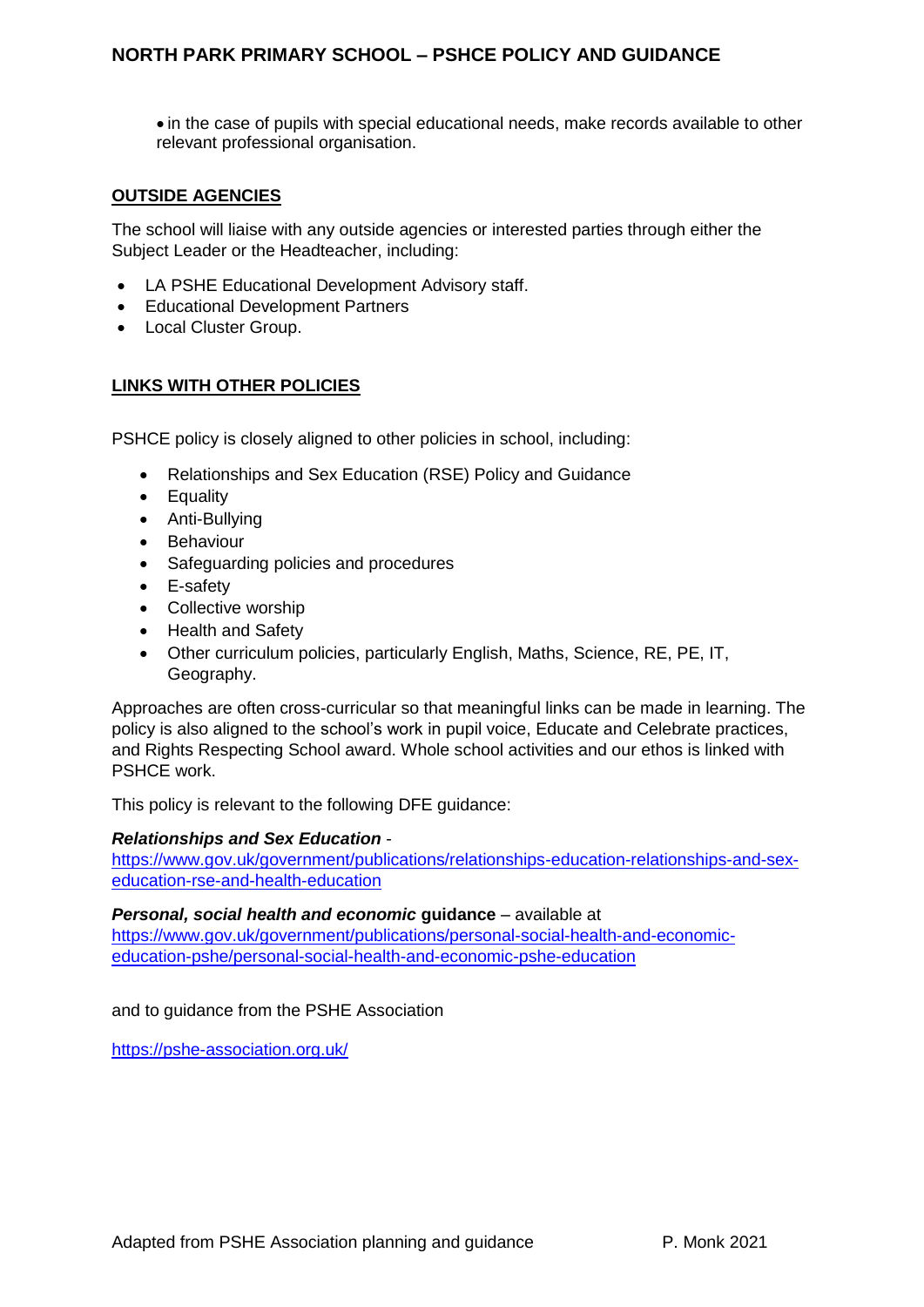## *GUIDANCE FOR PSHCE TEACHING AND LEARNING*

## **TEACHING AND LEARNING**

To support our approach with PSHCE North Park Primary has adopted and adapted the guidance from the *PSHE Association.*

The PSHE association programme of study is designed to enable children to gradually increase their understanding in a range of concepts. At North Park the planning is aligned across the school to ensure progressive and continuous development of knowledge, skills and understanding.

Overarching concepts developed throughout the curriculum include:

- **Identity** (their personal qualities, attitudes, skills, attributes and achievements and what influences these; understanding and maintaining boundaries around their personal privacy, including online)
- **Relationships** (including different types and in different settings, including online)
- **A healthy** (including physically, emotionally and socially), **balanced lifestyle** (including within relationships, work-life, exercise and rest, spending and saving and lifestyle choices)
- **Risk** (identification, assessment and how to manage risk, rather than simply the avoidance of risk for self and others) and **safety**  (including behaviour and strategies to employ in different settings, including online in an increasingly connected world
- **Diversity** and **equality** (in all its forms, with due regard to the protected characteristics set out in the Equality Act 2010)
- **Rights** (including the notion of universal human rights)**, responsibilities** (including fairness and justice) and **consent** (in different contexts)
- **Change** (as something to be managed) and **resilience** (the skills, strategies and 'inner resources' we can draw on when faced with challenging change or circumstance)
- Power (how it is used and encountered in a variety of contexts including online; how it manifests through behaviours including bullying, persuasion, coercion and how it can be challenged or managed through negotiation and 'win-win' outcomes)
- **Career** (including enterprise, employability and economic understanding)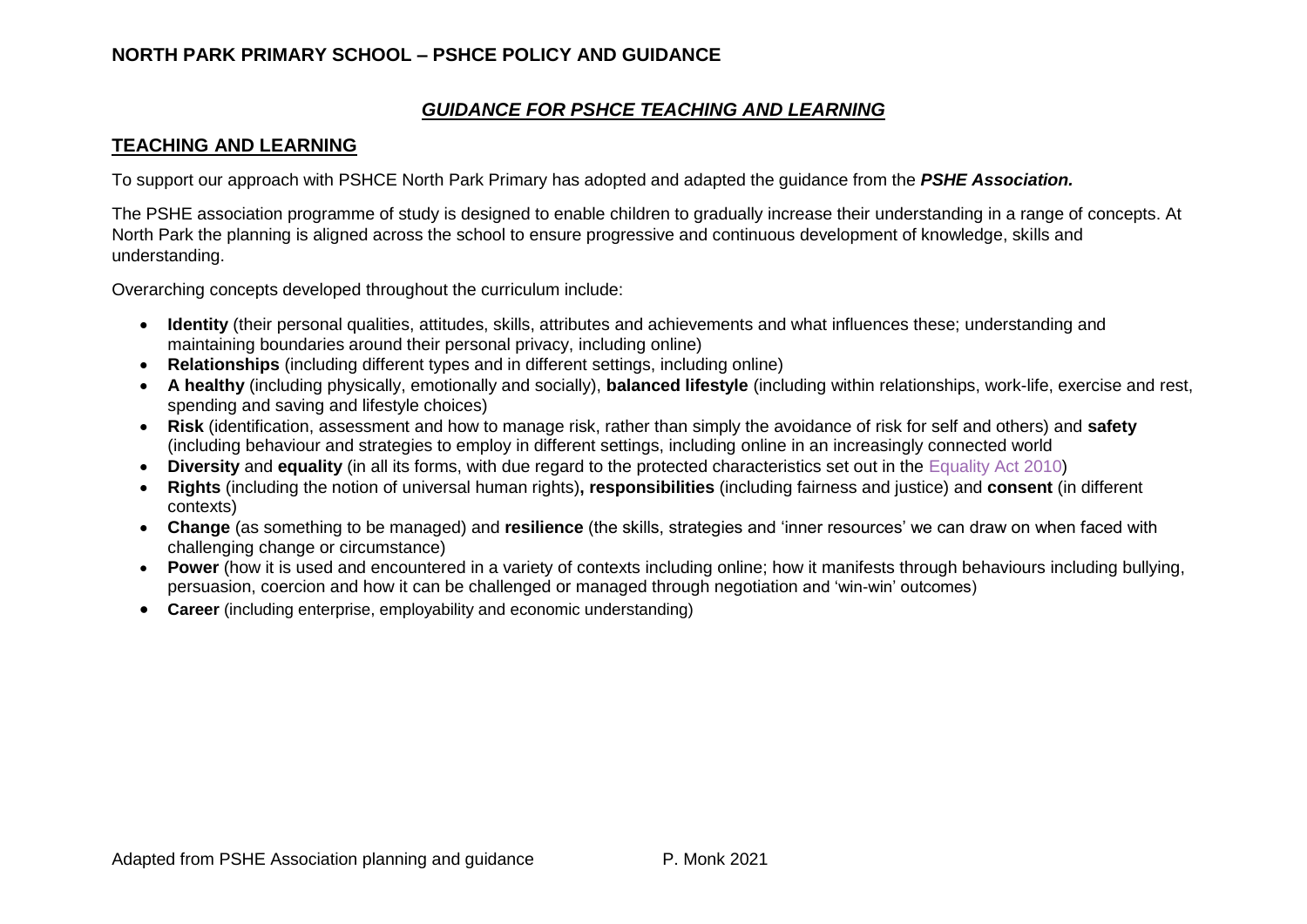|                                                                                                                                                                                                                                                                                                                                                                                                                                                                                                                                                                                                                                                                                                                                                                                                                                                                                                                                                                                                                                                                                                                                                                                                            | (adopted from PSHE Association)                                                                                                                                                                                                                                                                                                                                                                                                                                                                                                                                                                                                                                                                                                                                                                                                                                                                                                         |
|------------------------------------------------------------------------------------------------------------------------------------------------------------------------------------------------------------------------------------------------------------------------------------------------------------------------------------------------------------------------------------------------------------------------------------------------------------------------------------------------------------------------------------------------------------------------------------------------------------------------------------------------------------------------------------------------------------------------------------------------------------------------------------------------------------------------------------------------------------------------------------------------------------------------------------------------------------------------------------------------------------------------------------------------------------------------------------------------------------------------------------------------------------------------------------------------------------|-----------------------------------------------------------------------------------------------------------------------------------------------------------------------------------------------------------------------------------------------------------------------------------------------------------------------------------------------------------------------------------------------------------------------------------------------------------------------------------------------------------------------------------------------------------------------------------------------------------------------------------------------------------------------------------------------------------------------------------------------------------------------------------------------------------------------------------------------------------------------------------------------------------------------------------------|
| <b>Personal Effectiveness</b>                                                                                                                                                                                                                                                                                                                                                                                                                                                                                                                                                                                                                                                                                                                                                                                                                                                                                                                                                                                                                                                                                                                                                                              | Interpersonal and social effectiveness                                                                                                                                                                                                                                                                                                                                                                                                                                                                                                                                                                                                                                                                                                                                                                                                                                                                                                  |
| Self-improvement (including through constructive self-reflection,<br>$\bullet$<br>seeking and utilising constructive feedback and effective goal-<br>setting)<br>Identifying unhelpful 'thinking traps' (e.g. generalisation and<br>$\bullet$<br>stereotyping)<br>Resilience (including self-motivation, perseverance and adaptability)<br>Self-regulation (including promotion of a positive, growth mind-set1<br>and managing strong emotions and impulses)<br>Recognising and managing peer influence and the need for peer<br>$\bullet$<br>approval, including evaluating perceived social norms<br>Self-organisation (including time management)<br>$\bullet$<br>Strategies for identifying and accessing appropriate help and<br>support<br>Clarifying own values (including reflection on the origins of personal<br>values and beliefs) and re-evaluating values and beliefs in the light<br>of new learning, experiences and evidence<br>Recalling and applying knowledge creatively and in new situations<br>$\bullet$<br>Developing and maintaining a healthy self-concept (including self-<br>confidence, realistic self-image, self-worth, assertiveness, self-<br>advocacy and self-respect) | Empathy and compassion (including impact on decision-making<br>and<br>behaviour)<br>Respect for others' right to their own beliefs, values and opinions<br>Discernment in evaluating the arguments and opinions of others<br>(including challenging 'group think')<br>Skills for employability, including<br>$\triangleright$ Active listening and communication (including assertiveness<br>skills)<br>$\triangleright$ Team working<br>$\triangleright$ Negotiation (including flexibility, self-advocacy and<br>compromise within an awareness of personal boundaries)<br>$\triangleright$ Leadership skills<br>$\triangleright$ Presentation skills<br>Enterprise skills and attributes (e.g. aspiration, creativity, goal<br>setting,<br>identifying opportunities, taking positive risks)<br>Recognising, evaluating and utilising strategies for managing<br>influence<br>Valuing and respecting diversity<br>Using these skills |
| Managing risk and decision making (integral to the above)                                                                                                                                                                                                                                                                                                                                                                                                                                                                                                                                                                                                                                                                                                                                                                                                                                                                                                                                                                                                                                                                                                                                                  |                                                                                                                                                                                                                                                                                                                                                                                                                                                                                                                                                                                                                                                                                                                                                                                                                                                                                                                                         |

- Analysis (including separating fact and reasoned argument from rumour, speculation and opinion)
- Assessing the validity and reliability of information
- Identify links between values and beliefs, decisions and actions
- Making decisions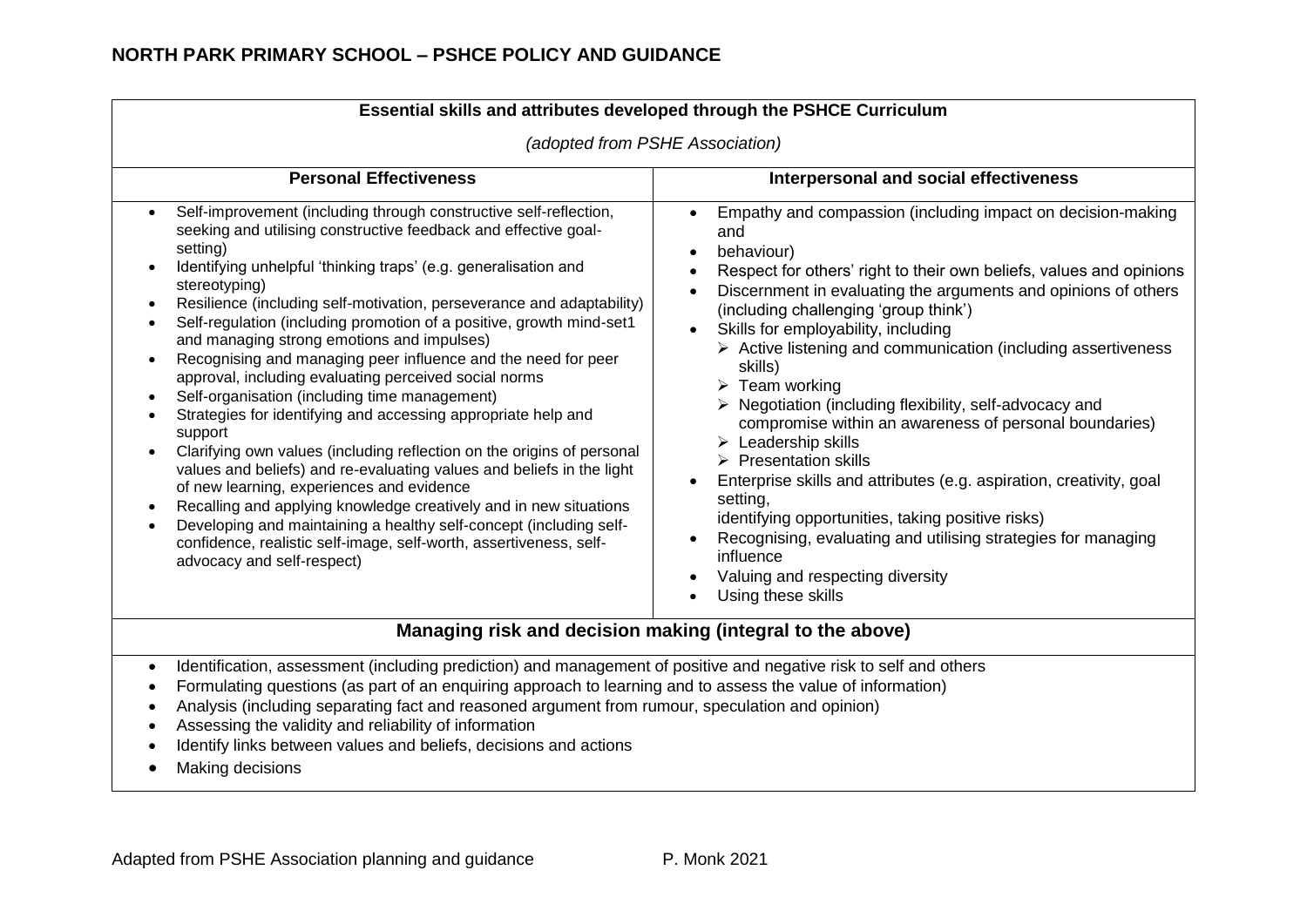Pupils should be taught *about* the issues as well as be given opportunities to *explore* their own attitudes, values and beliefs through a range of relevant activities. In addition they will explore how to *manage* an issue, developing strategies, language and skills. Discrete lessons will be planned, and lessons that link with other curriculum areas and activities. The PSHCE aims and themes link closely to the whole school ethos and aims and lessons are viewed as being of key importance in school; may aspects have cross over with other subject areas and where this happens (e.g. IT and E-safety; hygiene and healthy nutrition in science) PSHCE lessons allow for reinforcement of learning in other curriculum areas and vice versa.

## **PSHCE in the Early Years**

Although not taught as a discrete subject, the development of pupils' personal, health and citizenship education underpins all work done in the early years. Activities are embedded within the PSE strand of the Early Learning Goals and in daily routines and expectations:

- The pupils' personal, social and emotional development is crucial for them to lead happy and healthy lives, develop strong and healthy relationships and supports good cognitive development.
- Children experience a range of activities through interactions with adults in the setting and peers, to help them form healthy attachments in their social world; learn to be part of a community and follow and learn rules and routines
- They build upon skills to learn about the feelings of themselves and others; learn how to recognise feelings and are supported to develop the ability to manage their own feelings and emotions
- They learn to cooperate, to persist with activities and gain confidence in their own abilities and skills; they develop independence, resilience and perseverance; they learn to adapt to and manage new routines
- They learn to resolve conflicts and build good interaction with others
- Become increasingly independent in meeting their own care needs and form trust in adults to support them when needed
- Learn about personal hygiene and cleanliness, what we mean by healthy eating; develop good habits around screen time, sleep, bedtime, reading
- Develop positive attitudes towards differences between people
- Strengthen their understanding of family and friendship; recognise positive relationships and how to get help if they feel unsafe

The fundamental skills and knowledge children begin to learn and develop provide the building blocks on which the KS1 and KS2 curriculum can be built. Early skills developed in Nursery and Reception are built upon and addressed further through the 'Me and my world' weekly lessons children cover within the KS1 and KS2 curriculum. The curriculum is spiral and centred around three themes; these are similarly reflected within assemblies and whole school focus activities. These have been adapted from the PSHE association resources.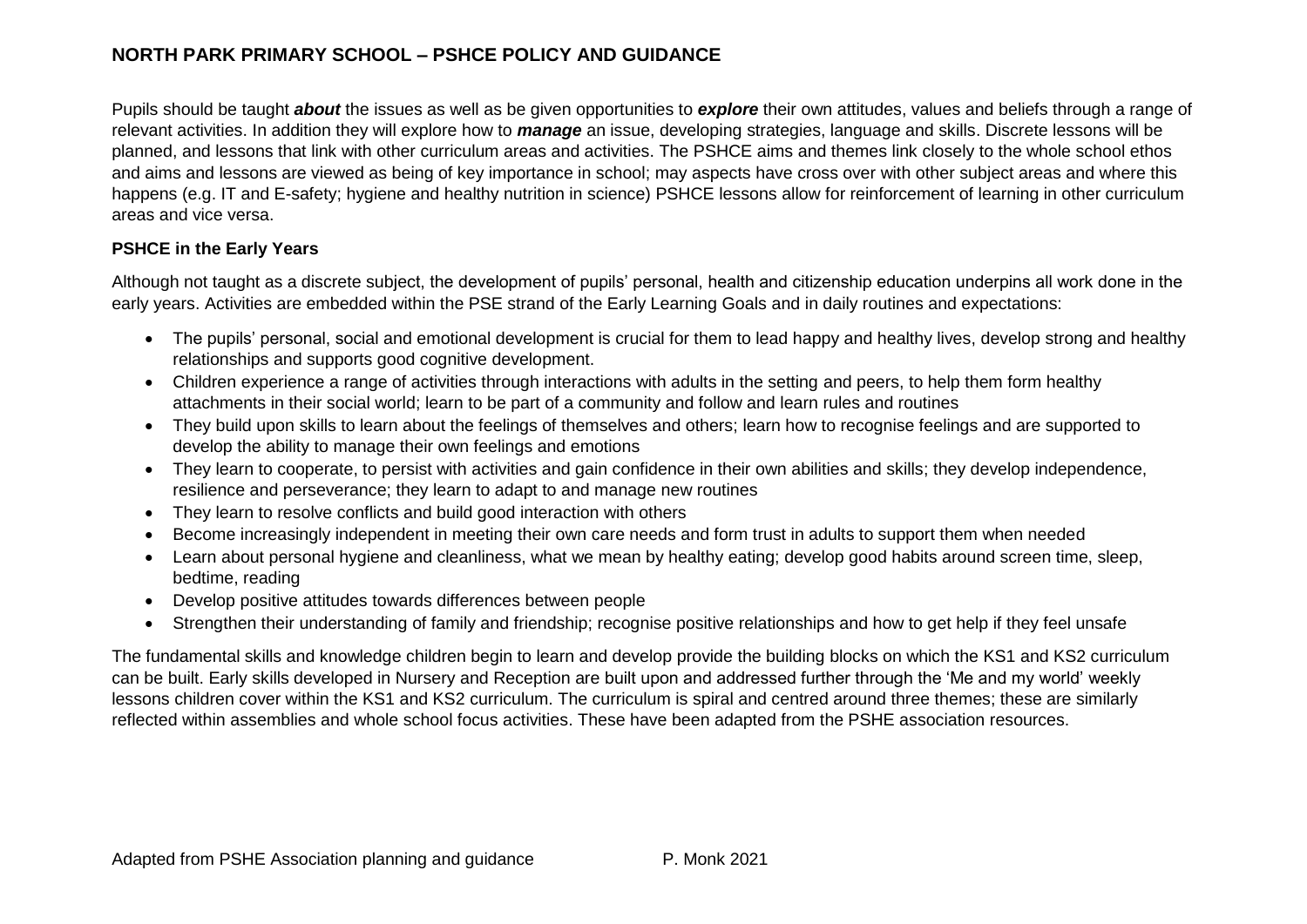The learning opportunities cover the three core themes of:

- ➢ **Relationships**
- ➢ **Living in the Wider World.**
- ➢ **Health and Wellbeing**

## *RELATIONSHIPS*

*This core theme focuses on:*

- Families and positive relationships
- Friendships
- Managing hurtful behaviour and bullying
- Safe relationships
- Respecting self and others

*At Key Stage 1* pupils should have the opportunity to learn:

- the roles of different people in their lives
- to identify people who love and care for them and what they do to help them feel cared for
- about different types of families including those that may be different to their own and to identify common features of family life
- that it is important to tell someone (such as their teacher) if something about their family makes them unhappy or worried
- about how people make friends and what makes a good friendship
- about how to recognise when they or someone else feels lonely and what to do
- simple strategies to resolve arguments between friends positively
- how to ask for help if a friendship is making them feel unhappy
- that bodies and feelings can be hurt by words and actions; that people can say hurtful things online
- about how people may feel if they experience hurtful behaviour or bullying
- that hurtful behaviour (offline and online) including teasing, name-calling, bullying and deliberately excluding others is not acceptable; how to report bullying; the importance of telling a trusted adult
- to recognise that some things are private and the importance of respecting privacy; that parts of their body covered by underwear are private
- that sometimes people may behave differently online, including by pretending to be someone they are not
- how to respond safely to adults they don't know
- about how to respond if physical contact makes them feel uncomfortable or unsafe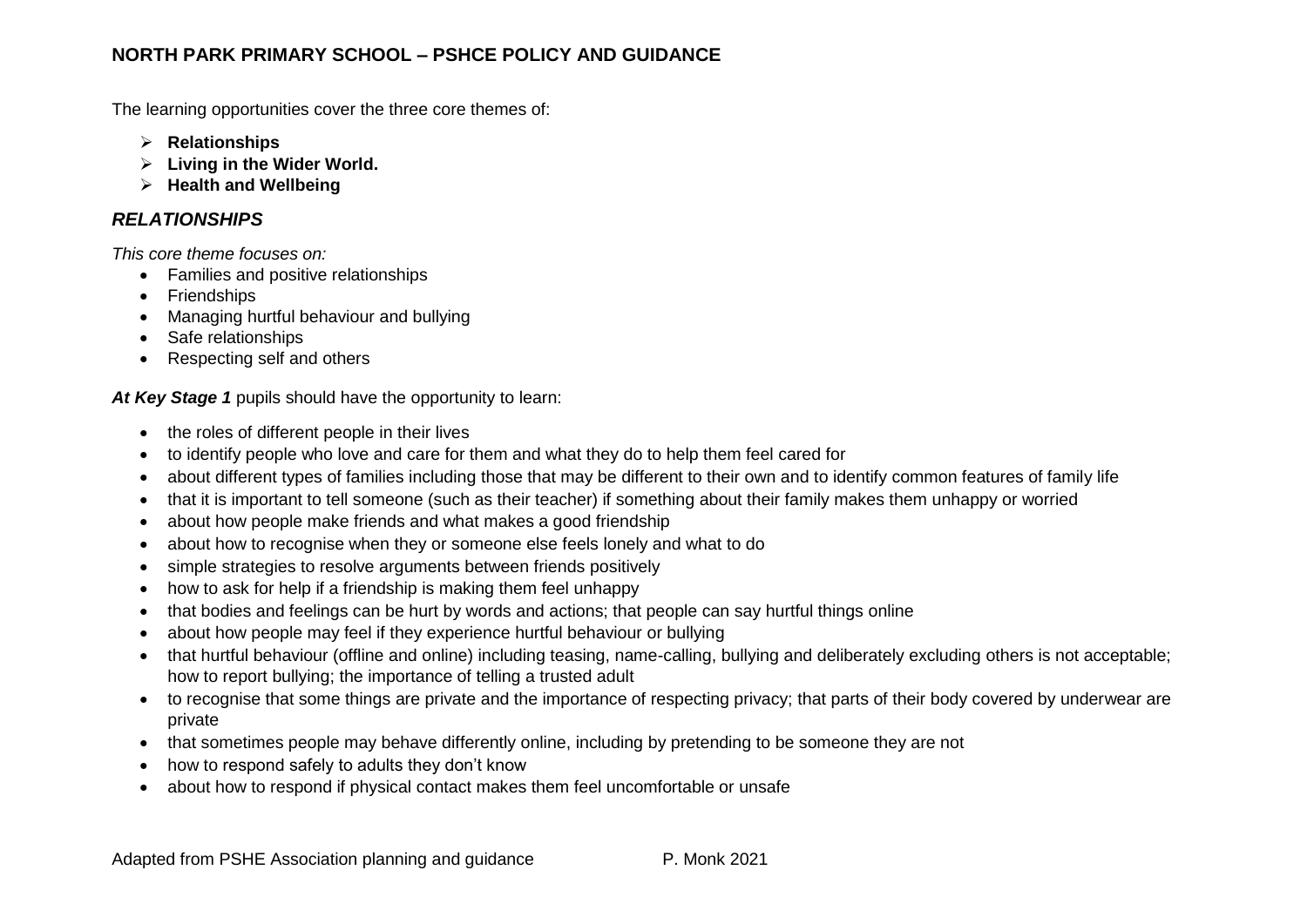- about knowing there are situations when they should ask for permission and also when their permission should be sought
- about the importance of not keeping adults' secrets (only happy surprises that others will find out about eventually)
- basic techniques for resisting pressure to do something they don't want to do and which may make them unsafe
- what to do if they feel unsafe or worried for themselves or others; who to ask for help and vocabulary to use when asking for help; importance of keeping trying until they are heard
- about what is kind and unkind behaviour, and how this can affect others; how to treat themselves and others with respect; how to be polite and courteous
- to recognise the ways in which they are the same and different to others
- how to listen to other people and play and work cooperatively
- how to talk about and share their opinions on things that matter to them

**At Key Stage 2,** building on Key Stage 1, pupils should have the opportunity to learn:

- to recognise that there are different types of relationships (e.g. friendships, family relationships, romantic relationships, online relationships)
- that people may be attracted to someone emotionally, romantically and sexually; that people may be attracted to someone of the same sex or different sex to them; that gender identity and sexual orientation are different
- about marriage and civil partnership as a legal declaration of commitment made by two adults who love and care for each other, which is intended to be lifelong
- that forcing anyone to marry against their will is a crime; that help and support is available to people who are worried about this for themselves or others
- that people who love and care for each other can be in a committed relationship (e.g. marriage), living together, but may also live apart
- that a feature of positive family life is caring relationships; about the different ways in which people care for one another
- to recognise and respect that there are different types of family structure (including single parents, same-sex parents, step-parents, blended families, foster parents); that families of all types can give family members love, security and stability
- to recognise other shared characteristics of healthy family life, including commitment, care, spending time together; being there for each other in times of difficulty
- how to recognise if family relationships are making them feel unhappy or unsafe, and how to seek help or advice
- about the importance of friendships; strategies for building positive friendships; how positive friendships support wellbeing
- what constitutes a positive healthy friendship (e.g. mutual respect, trust, truthfulness, loyalty, kindness, generosity, sharing interests and experiences, support with problems and difficulties); that the same principles apply to online friendships as to face-to-face relationships
- to recognise what it means to 'know someone online' and how this differs from knowing someone face-to-face; risks of communicating online with others not known face-to-face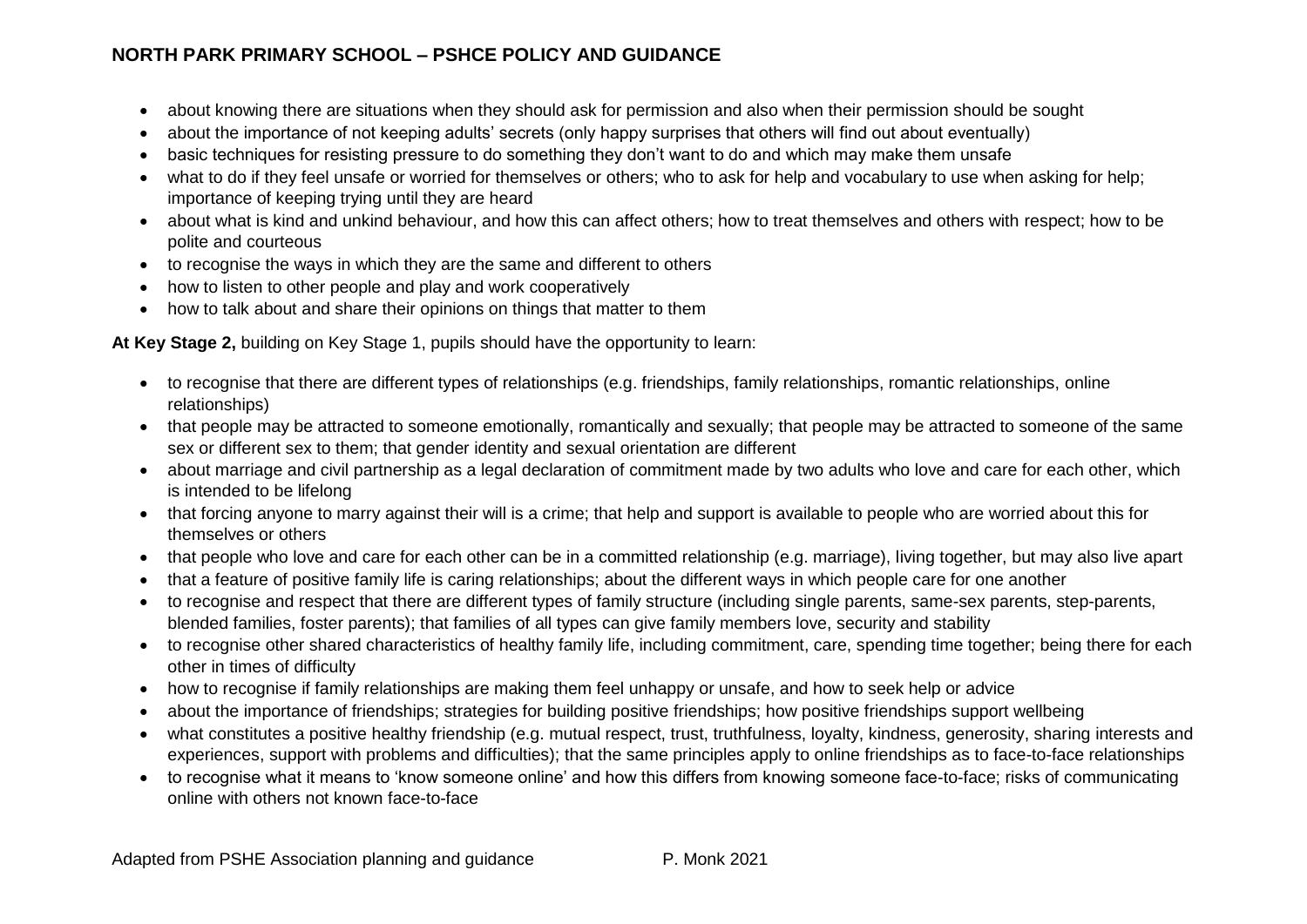- the importance of seeking support if feeling lonely or excluded; that healthy friendships make people feel included; recognise when others may feel lonely or excluded; strategies for how to include them
- strategies for recognising and managing peer influence and a desire for peer approval in friendships; to recognise the effect of online actions on others
- how friendships can change over time, about making new friends and the benefits of having different types of friends
- that friendships have ups and downs; strategies to resolve disputes and reconcile differences positively and safely
- to recognise if a friendship (online or offline) is making them feel unsafe or uncomfortable; how to manage this and ask for support if necessary
- about the impact of bullying, including offline and online, and the consequences of hurtful behaviour
- strategies to respond to hurtful behaviour experienced or witnessed, offline and online (including teasing, name-calling, bullying, trolling, harassment or the deliberate excluding of others); how to report concerns and get support
- about discrimination: what it means and how to challenge it
- about privacy and personal boundaries; what is appropriate in friendships and wider relationships (including online);
- about why someone may behave differently online, including pretending to be someone they are not; strategies for recognising risks, harmful content and contact; how to report concerns
- how to respond safely and appropriately to adults they may encounter (in all contexts including online) whom they do not know
- recognise different types of physical contact; what is acceptable and unacceptable; strategies to respond to unwanted physical contact
- about seeking and giving permission (consent) in different situations
- about keeping something confidential or secret, when this should (e.g. a birthday surprise that others will find out about) or should not be agreed to, and when it is right to break a confidence or share a secret
- how to recognise pressure from others to do something unsafe or that makes them feel uncomfortable and strategies for managing this
- where to get advice and report concerns if worried about their own or someone else's personal safety (including online)
- that personal behaviour can affect other people; to recognise and model respectful behaviour online
- to recognise the importance of self-respect and how this can affect their thoughts and feelings about themselves; that everyone, including them, should expect to be treated politely and with respect by others (including when online and/or anonymous) in school and in wider society; strategies to improve or support courteous, respectful relationships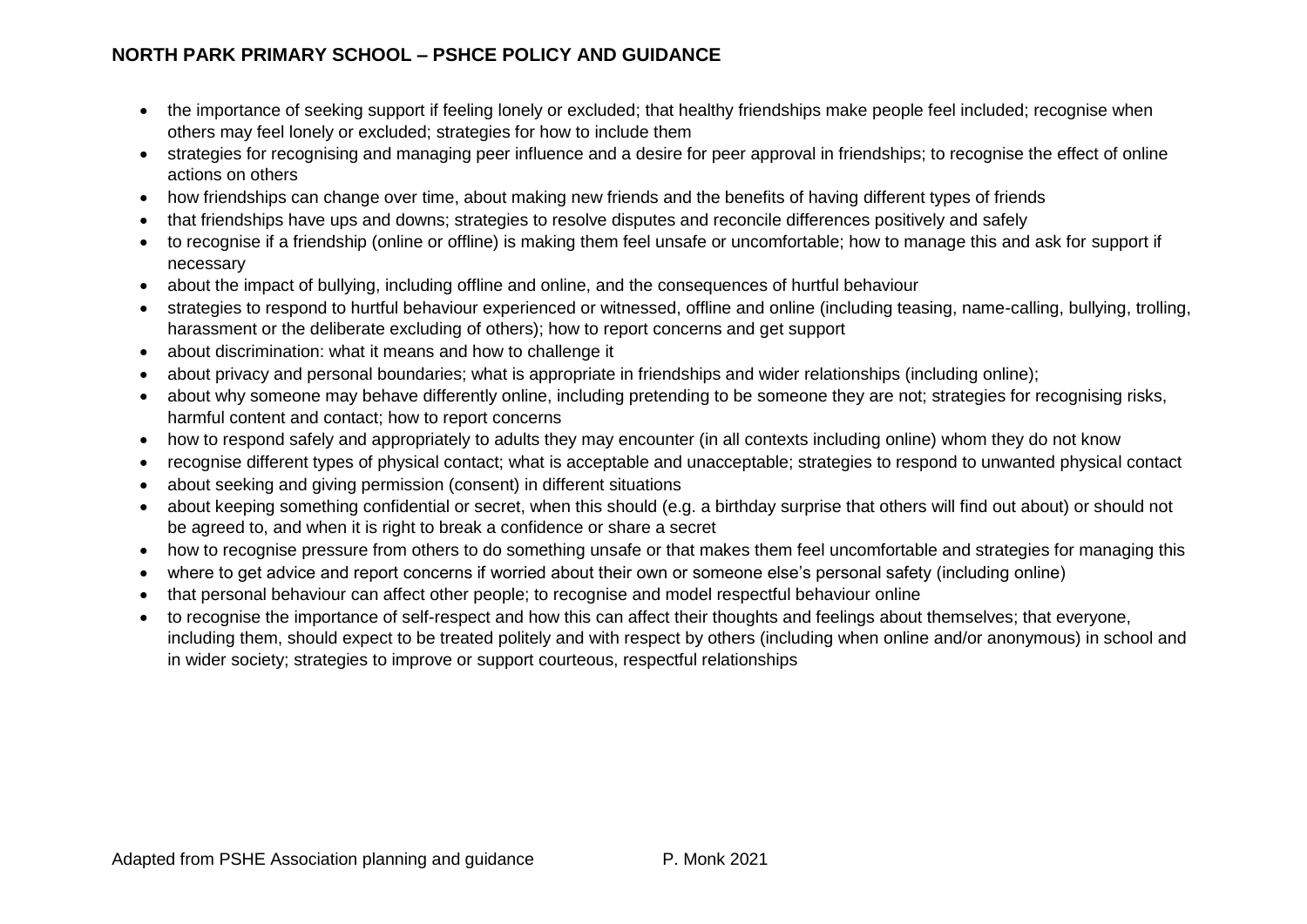# *LIVING IN THE WIDER WORLD*

*This core theme focuses on:*

- shared responsibilities
- communities
- media literacy and digital resilience
- economic wellbeing; money

**At Key Stage** 1 pupils should have the opportunity to learn:

- about what rules are, why they are needed, and why different rules are needed for different situations
- how people and other living things have different needs; about the responsibilities of caring for them
- about things they can do to help look after their environment
- about the different groups they belong to
- about the different roles and responsibilities people have in their community
- to recognise the ways they are the same as, and different to, other people
- about how the internet and digital devices can be used safely to find things out and to communicate with others
- about the role of the internet in everyday life
- that not all information seen online is true
- what money is; forms that money comes in; that money comes from different sources
- that people make different choices about how to save and spend money
- about the difference between needs and wants; that sometimes people may not always be able to have the things they want
- that money needs to be looked after; different ways of doing this
- that everyone has different strengths
- that jobs help people to earn money to pay for things
- different jobs that people they know or people who work in the community do
- about some of the strengths and interests someone might need to do different jobs

**At Key Stage 2,** building on Key Stage 1, pupils should have the opportunity to learn:

- to recognise reasons for rules and laws; consequences of not adhering to rules and laws
- to recognise there are human rights, that are there to protect everyone
- about the relationship between rights and responsibilities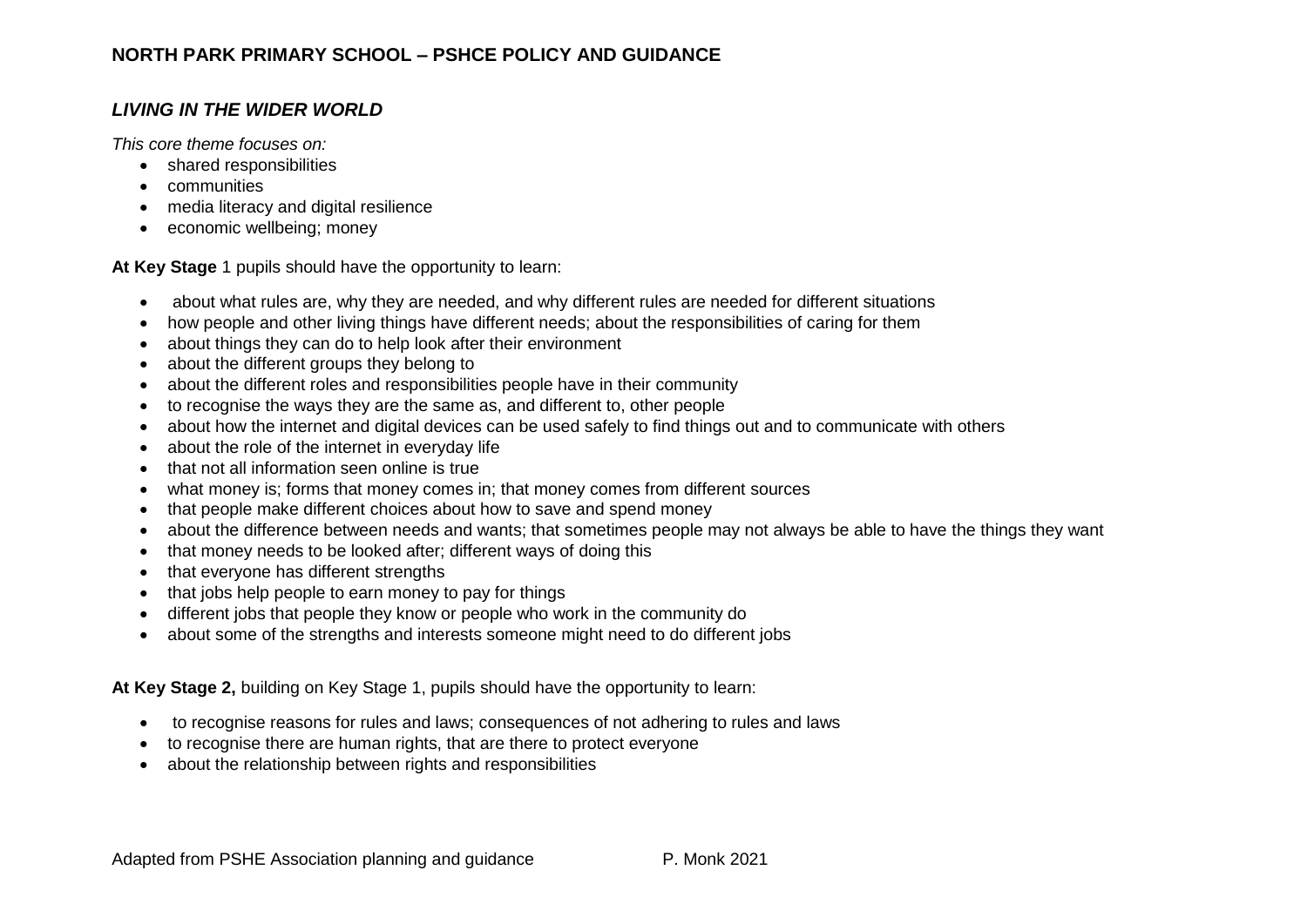- the importance of having compassion towards others; shared responsibilities we all have for caring for other people and living things; how to show care and concern for others
- ways of carrying out shared responsibilities for protecting the environment in school and at home; how everyday choices can affect the environment (e.g. reducing, reusing, recycling; food choices)
- about the different groups that make up their community; what living in a community means
- to value the different contributions that people and groups make to the community
- about diversity: what it means; the benefits of living in a diverse community; about valuing diversity within communities
- about stereotypes; how they can negatively influence behaviours and attitudes towards others; strategies for challenging stereotypes
- about prejudice; how to recognise behaviours/actions which discriminate against others; ways of responding to it if witnessed or experienced
- recognise ways in which the internet and social media can be used both positively and negatively
- how to assess the reliability of sources of information online; and how to make safe, reliable choices from search results
- about some of the different ways information and data is shared and used online, including for commercial purposes
- about how information on the internet is ranked, selected and targeted at specific individuals and groups; that connected devices can share information
- recognise things appropriate to share and things that should not be shared on social media; rules surrounding distribution of images
- about how text and images in the media and on social media can be manipulated or invented; strategies to evaluate the reliability of sources and identify misinformation
- about the different ways to pay for things and the choices people have about this
- to recognise that people have different attitudes towards saving and spending money; what influences people's decisions; what makes something 'good value for money'
- that people's spending decisions can affect others and the environment (e.g. Fair trade, buying single-use plastics, or giving to charity)
- to recognise that people make spending decisions based on priorities, needs and wants
- different ways to keep track of money
- about risks associated with money (e.g. money can be won, lost or stolen) and ways of keeping money safe
- about the risks involved in gambling; different ways money can be won or lost through gambling-related activities and their impact on health, wellbeing and future aspirations
- to identify the ways that money can impact on people's feelings and emotions
- to recognise positive things about themselves and their achievements; set goals to help achieve personal outcomes
- that there is a broad range of different jobs/careers that people can have; that people often have more than one career/type of job during their life
- about stereotypes in the workplace and that a person's career aspirations should not be limited by them
- about what might influence people's decisions about a job or career (e.g. personal interests and values, family connections to certain trades or businesses, strengths and qualities, ways in which stereotypical assumptions can deter people from aspiring to certain jobs)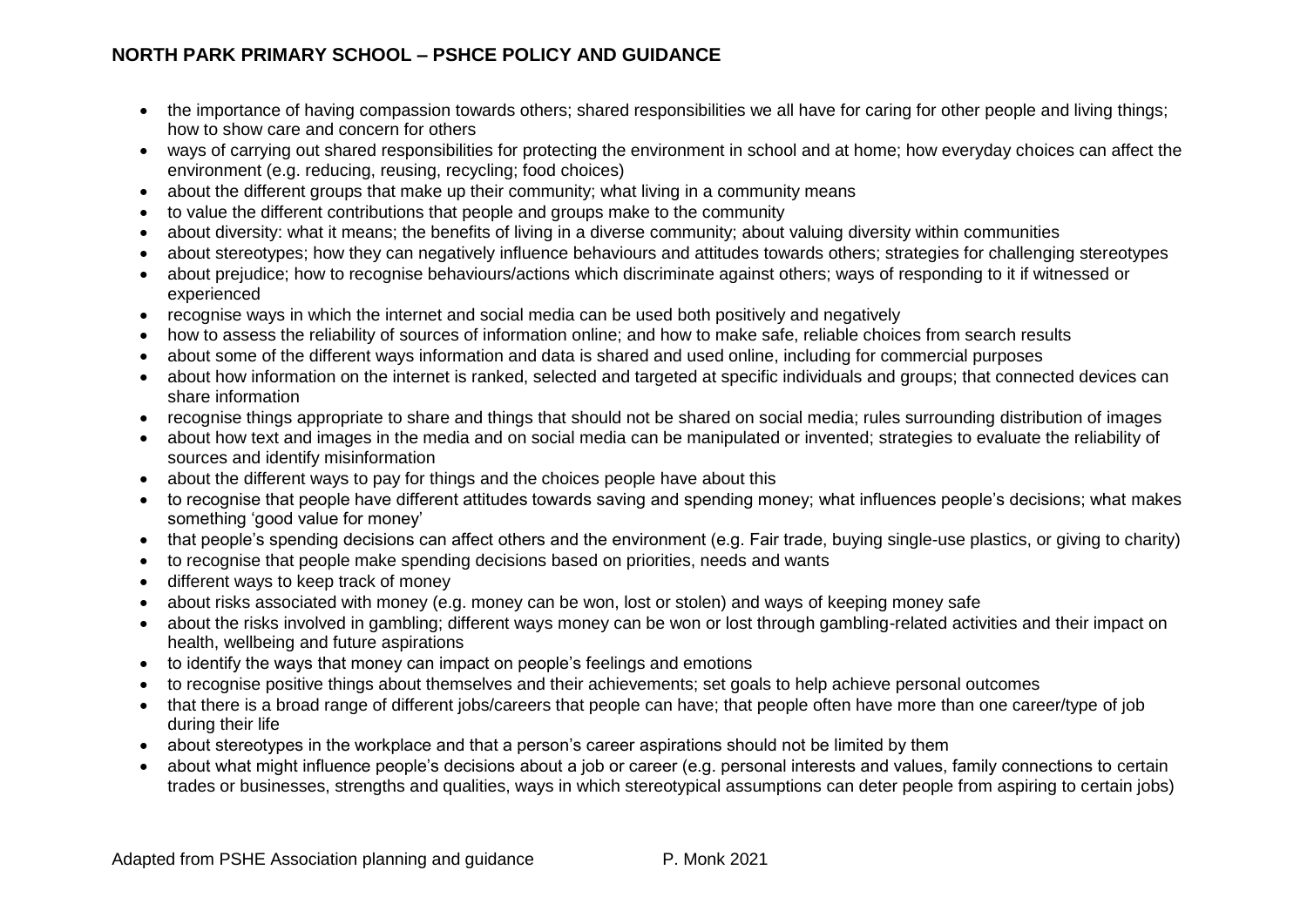- that some jobs are paid more than others and money is one factor which may influence a person's job or career choice; that people may choose to do voluntary work which is unpaid
- about some of the skills that will help them in their future careers e.g. teamwork, communication and negotiation
- to identify the kind of job that they might like to do when they are older
- to recognise a variety of routes into careers (e.g. college, apprenticeship, university)

#### *HEALTH AND WELLBEING*

*This core theme focuses on:*

- healthy lifestyles (physical wellbeing)
- mental health
- ourselves, growing and changing
- keeping safe
- drugs, alcohol and tobacco

**At Key Stage 1** pupils should have the opportunity to learn:

- about what keeping healthy means; different ways to keep healthy
- about foods that support good health and the risks of eating too much sugar
- about how physical activity helps us to stay healthy; and ways to be physically active everyday
- about why sleep is important and different ways to rest and relax
- simple hygiene routines that can stop germs from spreading
- that medicines (including vaccinations and immunisations and those that support allergic reactions) can help people to stay healthy
- about dental care and visiting the dentist; how to brush teeth correctly; food and drink that support dental health
- how to keep safe in the sun and protect skin from sun damage
- about different ways to learn and play; recognising the importance of knowing when to take a break from time online or TV
- about the people who help us to stay physically healthy
- about different feelings that humans can experience
- how to recognise and name different feelings
- how feelings can affect people's bodies and how they behave
- how to recognise what others might be feeling
- to recognise that not everyone feels the same at the same time, or feels the same about the same things
- about ways of sharing feelings; a range of words to describe feelings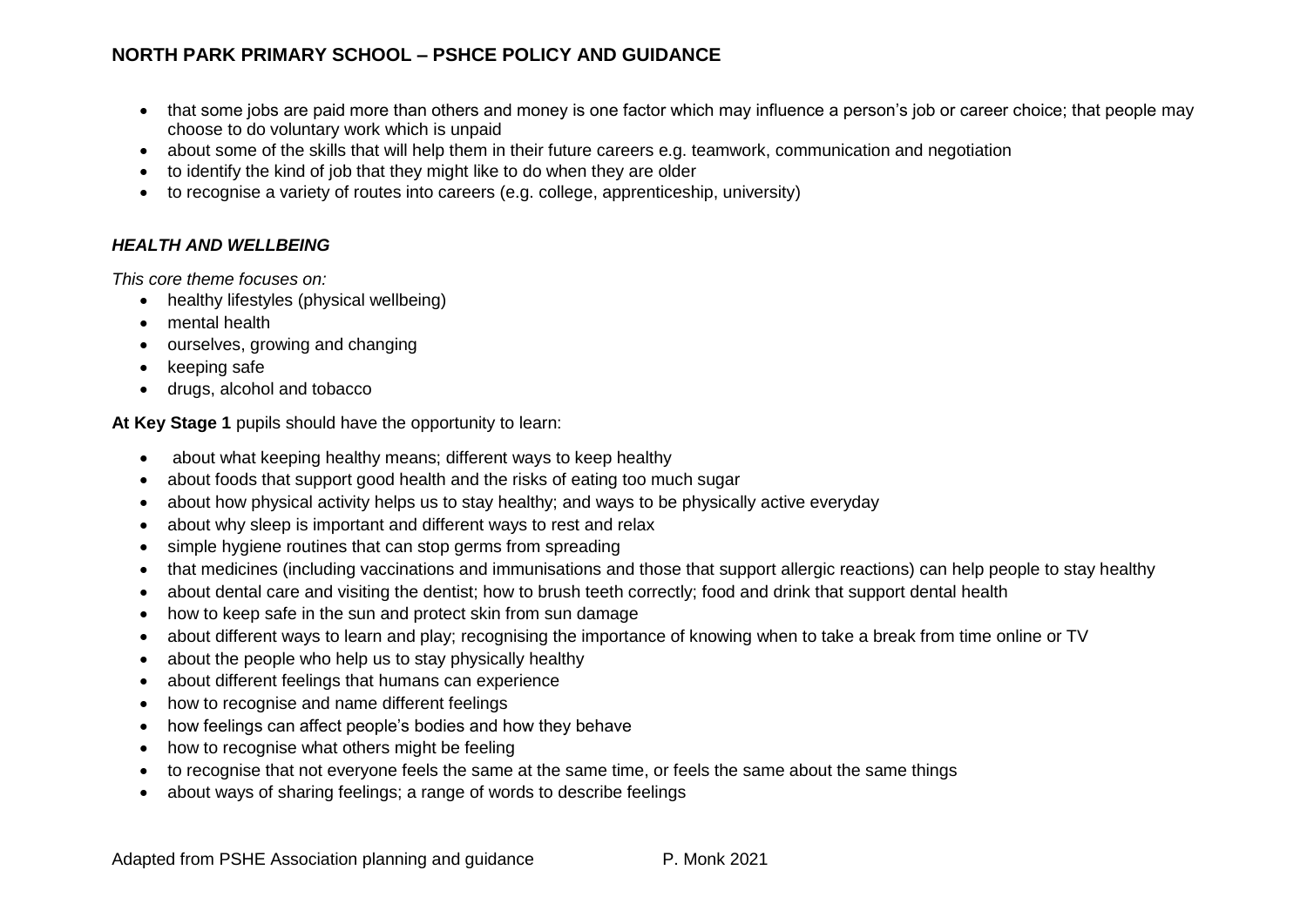- about things that help people feel good (e.g. playing outside, doing things they enjoy, spending time with family, getting enough sleep)
- different things they can do to manage big feelings, to help calm themselves down and/or change their mood when they don't feel good
- to recognise when they need help with feelings; that it is important to ask for help with feelings; and how to ask for it
- about change and loss (including death); to identify feelings associated with this; to recognise what helps people to feel better
- to recognise what makes them special and to recognise the ways in which we are all unique
- to identify what they are good at, what they like and dislike
- how to manage when finding things difficult
- to name the main parts of the body including external genitalia (e.g. vagina, penis, testicles)
- about growing and changing from young to old and how people's needs change
- about preparing to move to a new class/year group
- about rules and age restrictions that keep us safe
- to recognise risk in simple everyday situations and what action to take to minimise harm
- about how to keep safe at home (including around electrical appliances) and fire safety (e.g. not playing with matches and lighters)
- that household products (including medicines) can be harmful if not used correctly
- ways to keep safe in familiar and unfamiliar environments (e.g. beach, shopping centre, park, swimming pool, on the street) and how to cross the road safely
- about the people whose job it is to help keep us safe
- basic rules to keep safe online, including what is meant by personal information and what should be kept private; the importance of telling a trusted adult if they come across something that scares them
- about what to do if there is an accident and someone is hurt
- how to get help in an emergency (how to dial 999 and what to say)
- about things that people can put into their body or on their skin; how these can affect how people feel

**At Key Stage 2,** building on Key Stage 1, pupils should have the opportunity to learn:

- how to make informed decisions about health
- about the elements of a balanced, healthy lifestyle
- about choices that support a healthy lifestyle, and recognise what might influence these
- how to recognise that habits can have both positive and negative effects on a healthy lifestyle
- about what good physical health means; how to recognise early signs of physical illness
- about what constitutes a healthy diet; how to plan healthy meals; benefits to health and wellbeing of eating nutritionally rich foods; risks associated with not eating a healthy diet including obesity and tooth decay.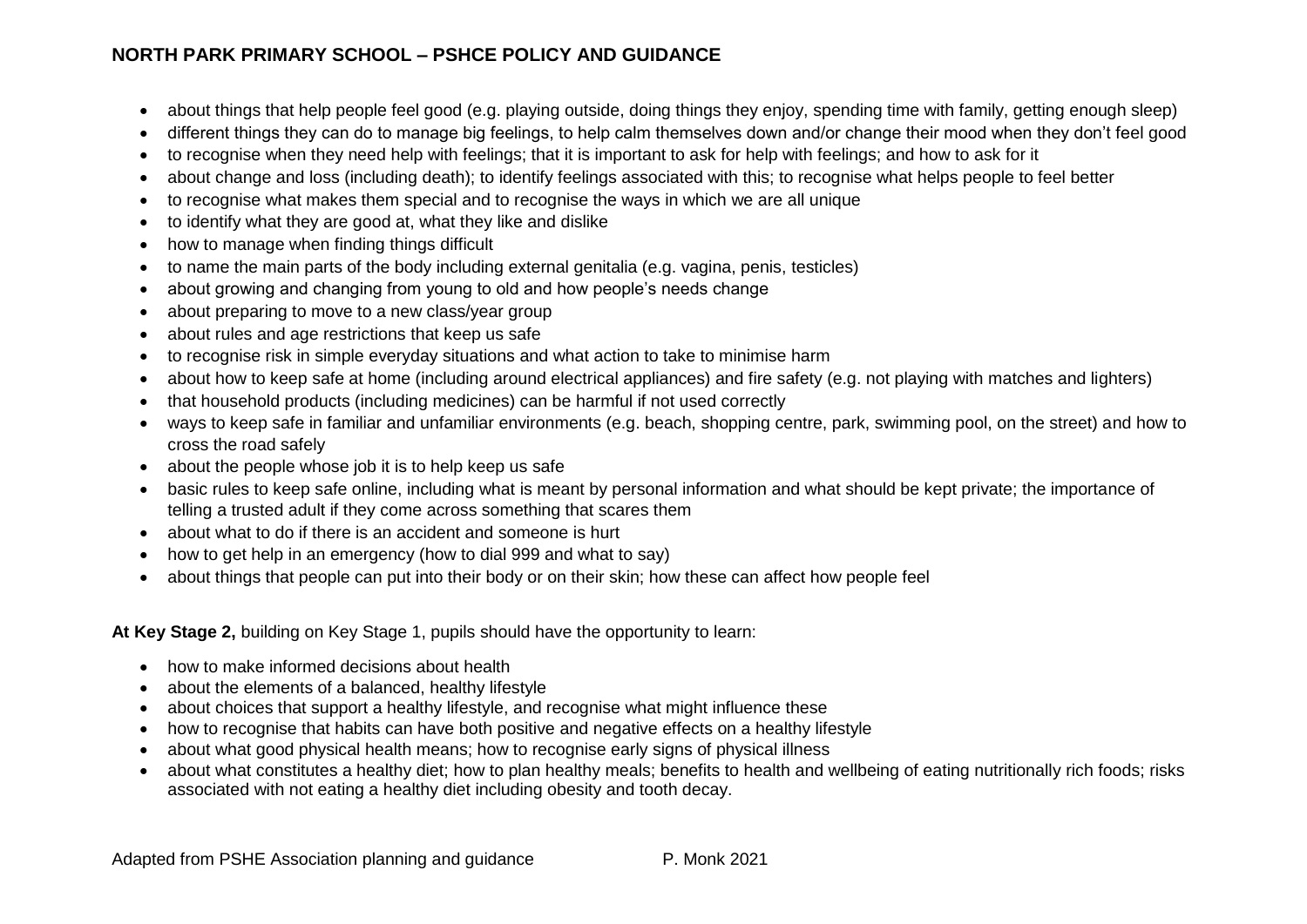- how regular (daily/weekly) exercise benefits mental and physical health (e.g. walking or cycling to school, daily active mile); recognise opportunities to be physically active and some of the risks associated with an inactive lifestyle
- about how sleep contributes to a healthy lifestyle; routines that support good quality sleep; the effects of lack of sleep on the body, feelings, behaviour and ability to learn
- that bacteria and viruses can affect health; how everyday hygiene routines can limit the spread of infection; the wider importance of personal hygiene and how to maintain it
- how medicines, when used responsibly, contribute to health; that some diseases can be prevented by vaccinations and immunisations; how allergies can be managed
- how to maintain good oral hygiene (including correct brushing and flossing); why regular visits to the dentist are essential; the impact of lifestyle choices on dental care (e.g. sugar consumption/acidic drinks such as fruit juices, smoothies and fruit teas; the effects of smoking)
- about the benefits of sun exposure and risks of overexposure; how to keep safe from sun damage and sun/heat stroke and reduce the risk of skin cancer
- about the benefits of the internet; the importance of balancing time online with other activities; strategies for managing time online
- how and when to seek support, including which adults to speak to in and outside school, if they are worried about their health
- that mental health, just like physical health, is part of daily life; the importance of taking care of mental health
- about strategies and behaviours that support mental health including how good quality sleep, physical exercise/time outdoors, being involved in community groups, doing things for others, clubs, and activities, hobbies and spending time with family and friends can support mental health and wellbeing
- to recognise that feelings can change over time and range in intensity
- about everyday things that affect feelings and the importance of expressing feelings
- a varied vocabulary to use when talking about feelings; about how to express feelings in different ways;
- strategies to respond to feelings, including intense or conflicting feelings; how to manage and respond to feelings appropriately and proportionately in different situations
- to recognise warning signs about mental health and wellbeing and how to seek support for themselves and others
- to recognise that anyone can experience mental ill health; that most difficulties can be resolved with help and support; and that it is important to discuss feelings with a trusted adult
- about change and loss, including death, and how these can affect feelings; ways of expressing and managing grief and bereavement
- problem-solving strategies for dealing with emotions, challenges and change, including the transition to new schools
- about personal identity; what contributes to who we are (e.g. ethnicity, family, gender, faith, culture, hobbies, likes/dislikes)
- that for some people gender identity does not correspond with their biological sex
- to recognise their individuality and personal qualities
- to identify personal strengths, skills, achievements and interests and how these contribute to a sense of self-worth
- about how to manage setbacks/perceived failures, including how to re-frame unhelpful thinking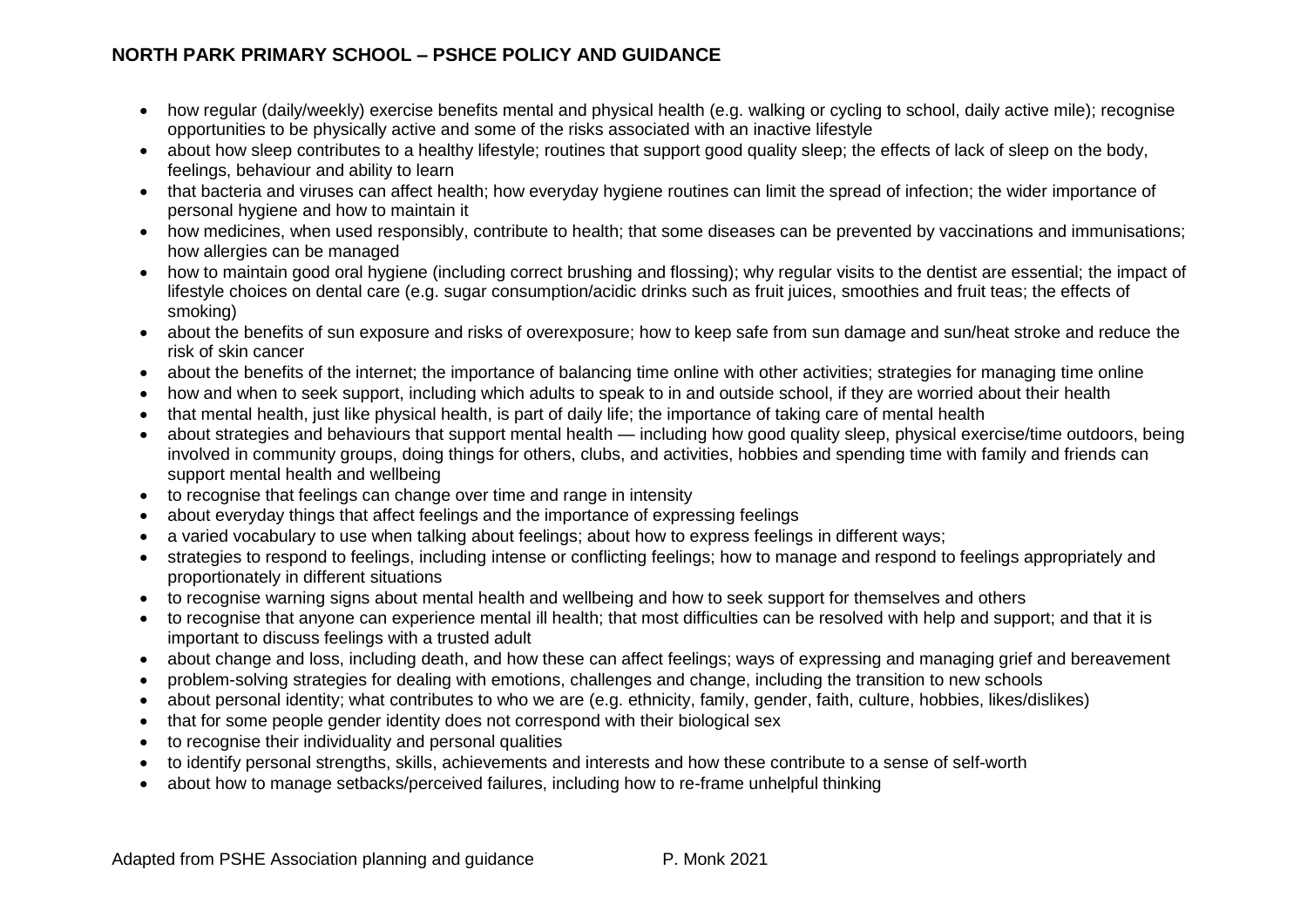- to identify the external genitalia and internal reproductive organs in males and females and how the process of puberty relates to human reproduction
- about the physical and emotional changes that happen when approaching and during puberty (including menstruation, key facts about the menstrual cycle and menstrual wellbeing, erections and wet dreams)
- about how hygiene routines change during the time of puberty, the importance of keeping clean and how to maintain personal hygiene
- about the processes of reproduction and birth as part of the human life cycle; how babies are conceived and born (and that there are ways to prevent a baby being made\*); how babies need to be cared for
- about where to get more information, help and advice about growing and changing, especially about puberty
- about the new opportunities and responsibilities that increasing independence may bring
- strategies to manage transitions between classes and key stages
- reasons for following and complying with regulations and restrictions (including age restrictions); how they promote personal safety and wellbeing with reference to social media, television programmes, films, games and online gaming
- how to predict, assess and manage risk in different situations
- about hazards (including fire risks) that may cause harm, injury or risk in the home and what they can do to reduce risks and keep safe
- about the importance of taking medicines correctly and using household products safely, (e.g. following instructions carefully)
- strategies for keeping safe in the local environment or unfamiliar places (rail, water, road) and firework safety; safe use of digital devices when out and about
- about the importance of keeping personal information private; strategies for keeping safe online, including how to manage requests for personal information or images of themselves and others; what to do if frightened or worried by something seen or read online and how to report concerns, inappropriate content and contact
- about what is meant by first aid; basic techniques for dealing with common injuries
- how to respond and react in an emergency situation; how to identify situations that may require the emergency services; know how to contact them and what to say
- that female genital mutilation (FGM) is against British law, what to do and whom to tell if they think they or someone they know might be at risk\*
- about the risks and effects of legal drugs common to everyday life (e.g. cigarettes, e-cigarettes/vaping, alcohol and medicines) and their impact on health; recognise that drug use can become a habit which can be difficult to break
- to recognise that there are laws surrounding the use of legal drugs and that some drugs are illegal to own, use and give to others
- about why people choose to use or not use drugs (including nicotine, alcohol and medicines);
- about the mixed messages in the media about drugs, including alcohol and smoking/vaping
- about the organisations that can support people concerning alcohol, tobacco and nicotine or other drug use; people they can talk to if they have concerns

*\* taught if appropriate to the cohort maturity and knowledge*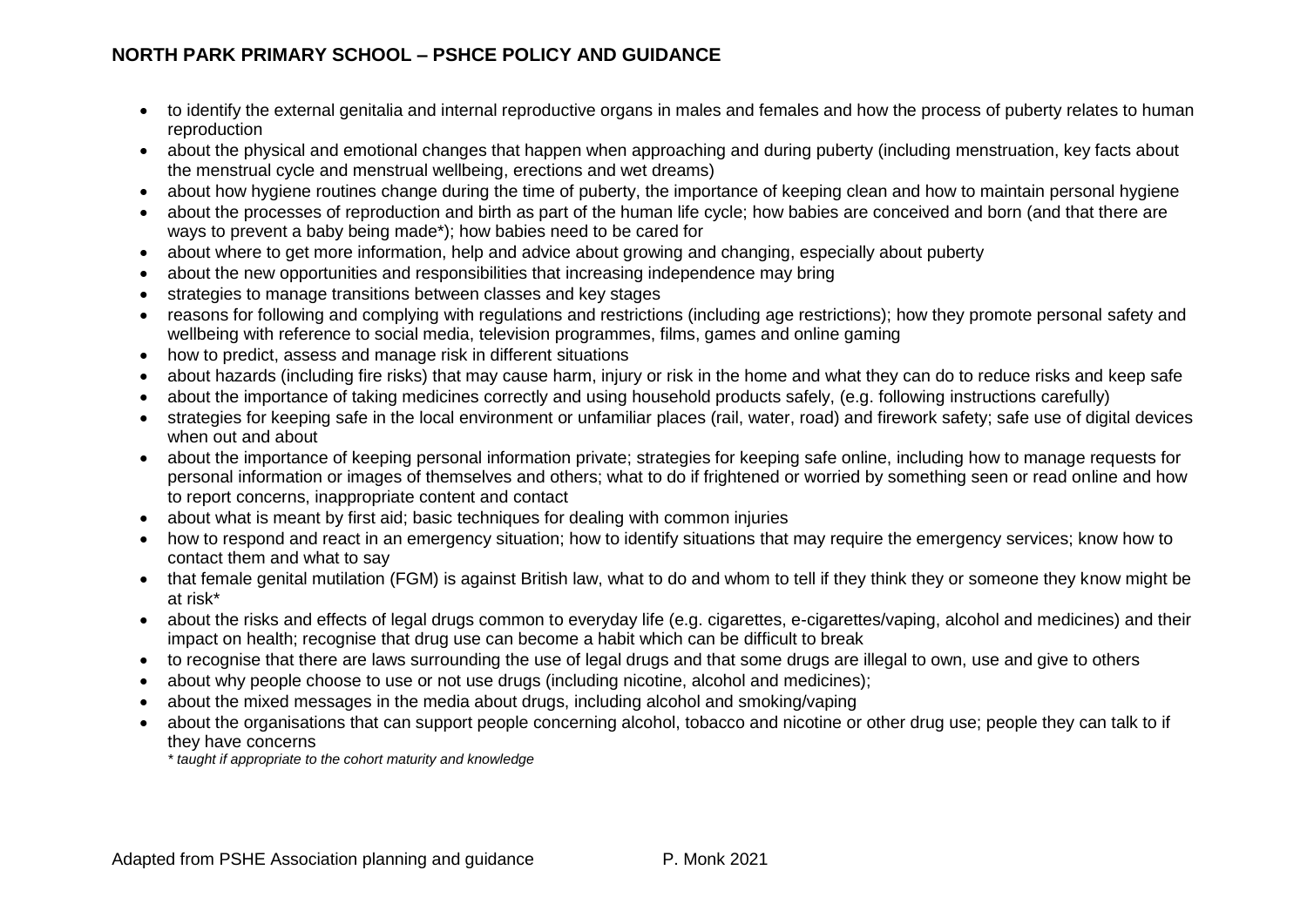#### **Emotional wellbeing, including mental health**

A key focus for pupils at North Park school is development of emotional wellbeing to support good mental health. The PSHCE curriculum is the core element of this, and activities are regularly developed to enhance pupil motivation, resilience, coping skills and to develop a positive *Mindset* (Dweck). They are explicitly taught about emotions and feelings, as well as how to manage and control them. Where necessary additional support will be given, and advice sought from outside agencies. School also uses resources developed by Dr Tom Robson (*Tredu)*and Di Pardo *(Think Like a Learner)* to support and further enrich classroom approaches. These activities are based around developing *Gem Powers* (*Robson and Tredu*) to help children focus on and improve their ability to:

- show awareness of others, what we say or do that impacts on feelings (*Ruby power*)
- notice a problem and thinking of ways to solve it (*Diamond power*)
- bounce back from mistakes and disappointment and controlling feelings of disappointment or anger (*Emerald power*)
- maintain their focus and stay in control of their learning, avoiding distraction (*Sapphire power*)

This work is ongoing and through this approach we hope to help children develop strategies to enhance their emotional wellbeing. In additional staff will use the lessons developed by the PSHE Association, available from<https://www.pshe-association.org.uk/> to support teaching and learning.

# **WHOLE SCHOOL OPPORTUNITIES**

At North Park Primary School we understand much of the PSHCE curriculum will be reinforced in ongoing practice, as well as through whole school opportunities. We plan a wide range of opportunities in which all pupils are involved. These include opportunities related to:

- PSHCE week at the start of every year, each class undertakes a core theme. This includes opportunities to enrich the curriculum with visits, visitors, practical tasks and presentation.
- Multi-cultural week each Spring term. Each class studies another country, its culture and practices.
- Anti-Bullying week, including buddies
- Commando Joe (RESPECT curriculum)
- Fair trade
- School council
- Sports Leaders
- Educate and Celebrate work (LGBT+)
- Young carers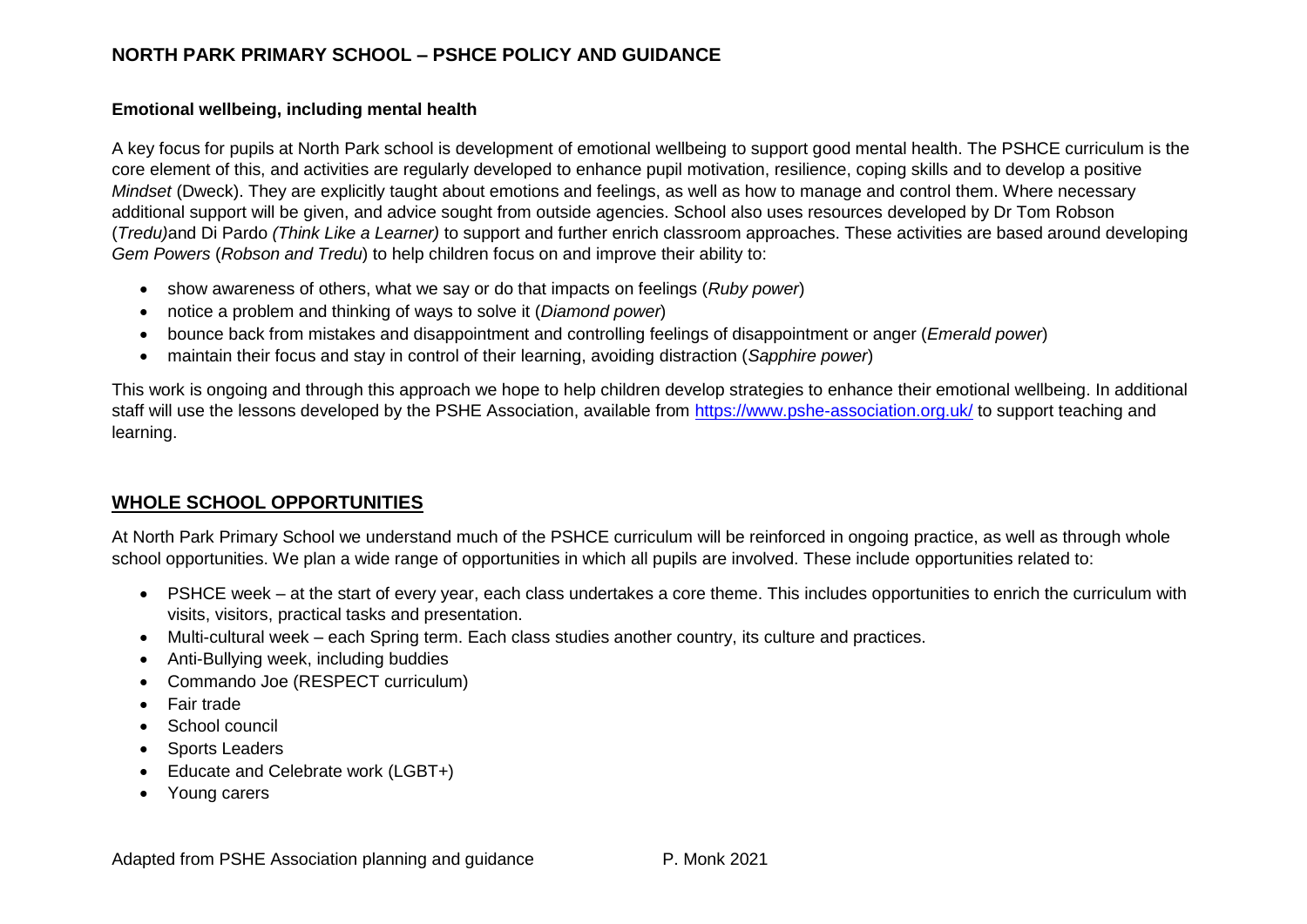- Bikeability
- Road Safety training
- Safety Carousel
- School nurse visits, including FISCH
- Dental Nurse visits
- Family learning
- Links with local community groups, including Local Police, Centres of worship and SUCCESS, as well as local cluster school events
- Opportunities to contribute to community events
- Visits and visitors
- A range of charity fundraising events, including Go-Givers
- Sports events, festivals and competitions; local sporting facilities links
- School bank
- Enterprise events, e.g. Y6 Fun Day
- Assemblies and collective worship
- Sporting activities and events
- Activities within the school Activity Passport

This list is not exhaustive and the school is fully committed to enhancing opportunities for PSHCE through activities within the local, national and international community.

# **CROSS –CURRICUAL LINKS AND LEARNING**

PSHCE links across the whole school curriculum. In all subjects pupils have the opportunity to work individually and collaboratively, to debate and discuss, share ideas and opinions. They learn to share, take turns and communicate with one another, accepting differing ideas and opinions. They are encouraged to learn from mistakes, develop resilience and solve problems. They are supported to view their class, school and wider community as something they can contribute actively to and are encouraged to take part in events. This broad, implicit development is a key element of the school curriculum and to the approaches used for learning and development. However there are also clear curriculum links, which can be made with specific subjects. Examples (not exhaustive) include:

- **English** opportunities to develop communication through speaking, listening, reading and writing skills; opportunities to develop key vocabulary and understanding of concepts; access to a wide range of texts and stories to support understanding and learning; opportunities to research key issues.
- **Maths**  developing an understanding of money; research and interpret data
- **Science**  importance of diet, nutrition, cleanliness; links with growth and development;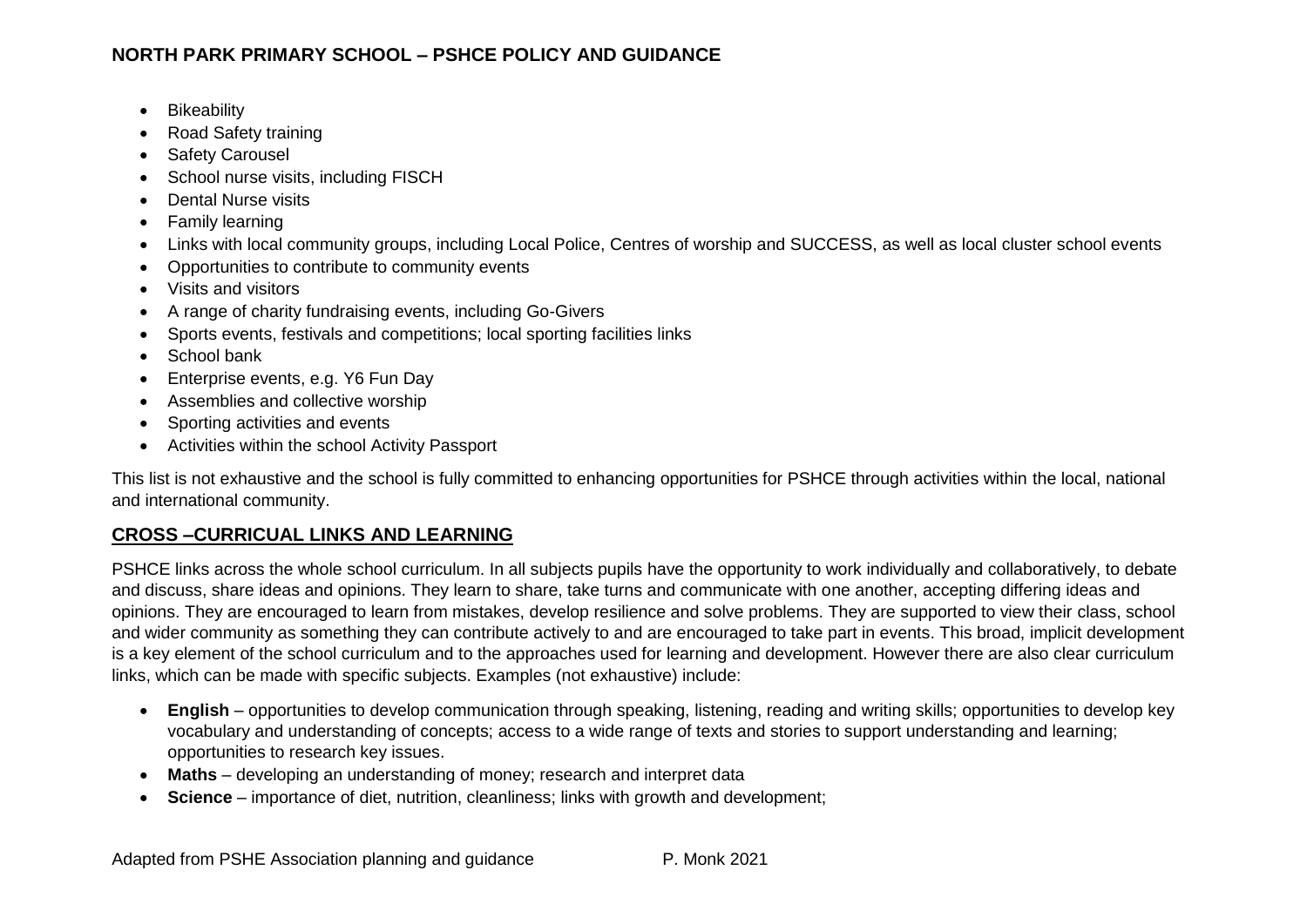- **Geography and History** learning about other cultures and cultural/historical change; learning about environmental issues
- **RE**  learning about the beliefs and practices of others, developing tolerance and understanding
- **PE**  physical wellbeing and physical health
- **DT**  importance of healthy diet and nutrition
- **MFL** opportunities to learn about other cultures
- **IT**  E safety

# **PLANNING**

When planning PSHCE lessons staff will:

- ➢ Identify the learning objective and intended learning outcome
- $\triangleright$  Plan an activity to establish a baseline
- ➢ Plan activities to allow pupils to achieve the intended outcomes. These will include opportunities to develop vocabulary and key understanding
- ➢ Incorporate an activity to assess for learning, reflect on learning and allow pupils to demonstrate progress

A wide range of opportunities will be planed that will include:

- Individual, paired and group work
- Ability groups and mixed ability groups
- Speaking and listening activities, including discussion and debate
- Access to a range of texts, both fiction and non-fiction, with particular emphasis on stories related to key themes
- Writing and drawing
- **Presentation**
- Homework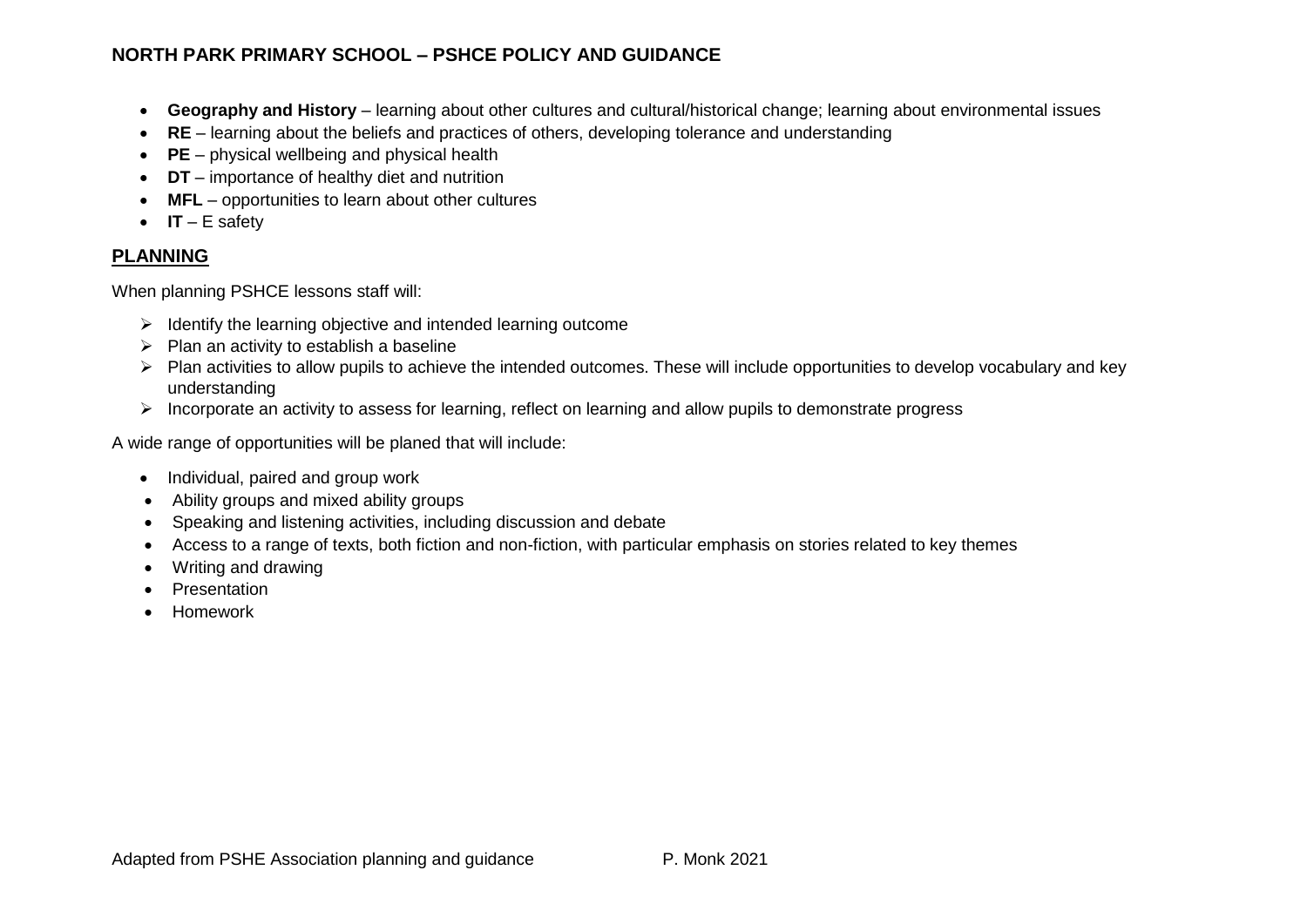| <b>Autumn Term</b><br><b>Summer Term</b><br><b>Spring Term</b>                                |                                                                                                                                 |                                |  |  |  |
|-----------------------------------------------------------------------------------------------|---------------------------------------------------------------------------------------------------------------------------------|--------------------------------|--|--|--|
| <b>Relationships</b>                                                                          | <b>Living in the Wider World</b>                                                                                                | <b>Health and Wellbeing</b>    |  |  |  |
| Families and Friendships                                                                      | Belonging to a community                                                                                                        | Physical health and wellbeing  |  |  |  |
| Safe relationships                                                                            | Media Literacy and Digital resilience                                                                                           | <b>Growing and changing</b>    |  |  |  |
| Respecting ourselves and others<br>Money and work                                             |                                                                                                                                 | <b>Keeping safe</b>            |  |  |  |
| <b>Additional focus areas:</b>                                                                | <b>Additional focus areas:</b>                                                                                                  | <b>Additional focus areas:</b> |  |  |  |
| <b>PSHCE</b> week                                                                             | Multi-cultural week                                                                                                             | RSE sessions for Years 5 and 6 |  |  |  |
| Anti-Bullying week                                                                            | Links to Fair Trade                                                                                                             |                                |  |  |  |
|                                                                                               | <b>PSHCE week</b> (See Appendix 2)                                                                                              |                                |  |  |  |
|                                                                                               | Work covered in the first week of term as bespoke thematic coverage - some aspects may be touched upon again in following years |                                |  |  |  |
| and a form of revision or extension                                                           |                                                                                                                                 |                                |  |  |  |
|                                                                                               |                                                                                                                                 |                                |  |  |  |
| Reception - People who help us<br>Year 1 - Keeping Clean - core theme of Health and Wellbeing |                                                                                                                                 |                                |  |  |  |
| Year 2 - Healthy Eating - core theme of Health and Wellbeing                                  |                                                                                                                                 |                                |  |  |  |
| Year 3 - Emergency 999 - Staying Safe - core theme of Health and Wellbeing                    |                                                                                                                                 |                                |  |  |  |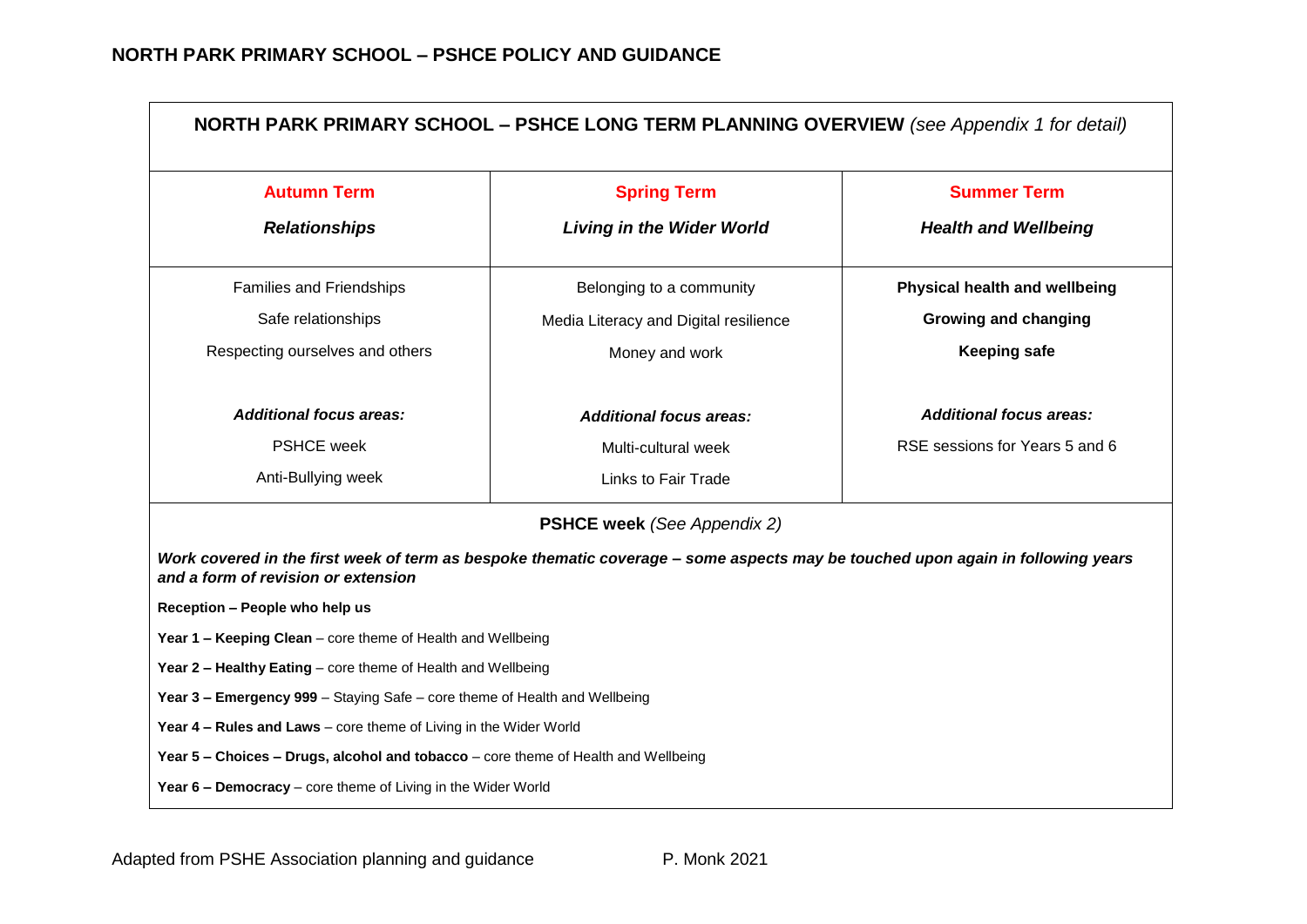#### *Examples of useful activities for PSHCE lessons*

#### **Sides**

Pupils have to decide to agree/disagree with a statement. They then discuss their opinion with someone on the same/opposite side.

#### **Agony aunt/uncle**

Small groups of 3 or 4. Each group takes on the role of an agony aunt/uncle. The group is asked to respond to an imaginary problem/letter/email/blog post. Groups can share their solutions.

#### **Consequences**

Each group considers the possible options/consequences of a situation. It is important to consider realistic consequences, both positive and negative.

#### **Snowballing**

Pupils work alone for a few minutes, listing ideas related to a task. They then form pairs and share views. The pairs then double up and share their ideas.

#### **Data Search**

Pupils search through a selection of resources to find out information and answers to questions. Pupils could devise their own questions, or set questions for another group to answer.

#### **Plus, Minus, Interesting**

Pupils read an item of information and then decide individually/in groups what aspects of the information they consider to be a plus, a minus or just interesting!

#### **Thinkers Keys**

Pupils are given a series of situations to discuss, e.g. what if you could only be a friend for a week, or what if you could see the feelings of everyone in the school as if you were looking through a glass container?

#### **Fish bowl**

One group performs an activity while the others sit around them and observe. The audience may be asked to observe generally or look for specific things. They could have a check list of things to look out for.

#### **Peer education**

Groups of pupils of the same or similar ages act as educators or mentors, they then share their "expertise" with other groups using ICT resources, etc.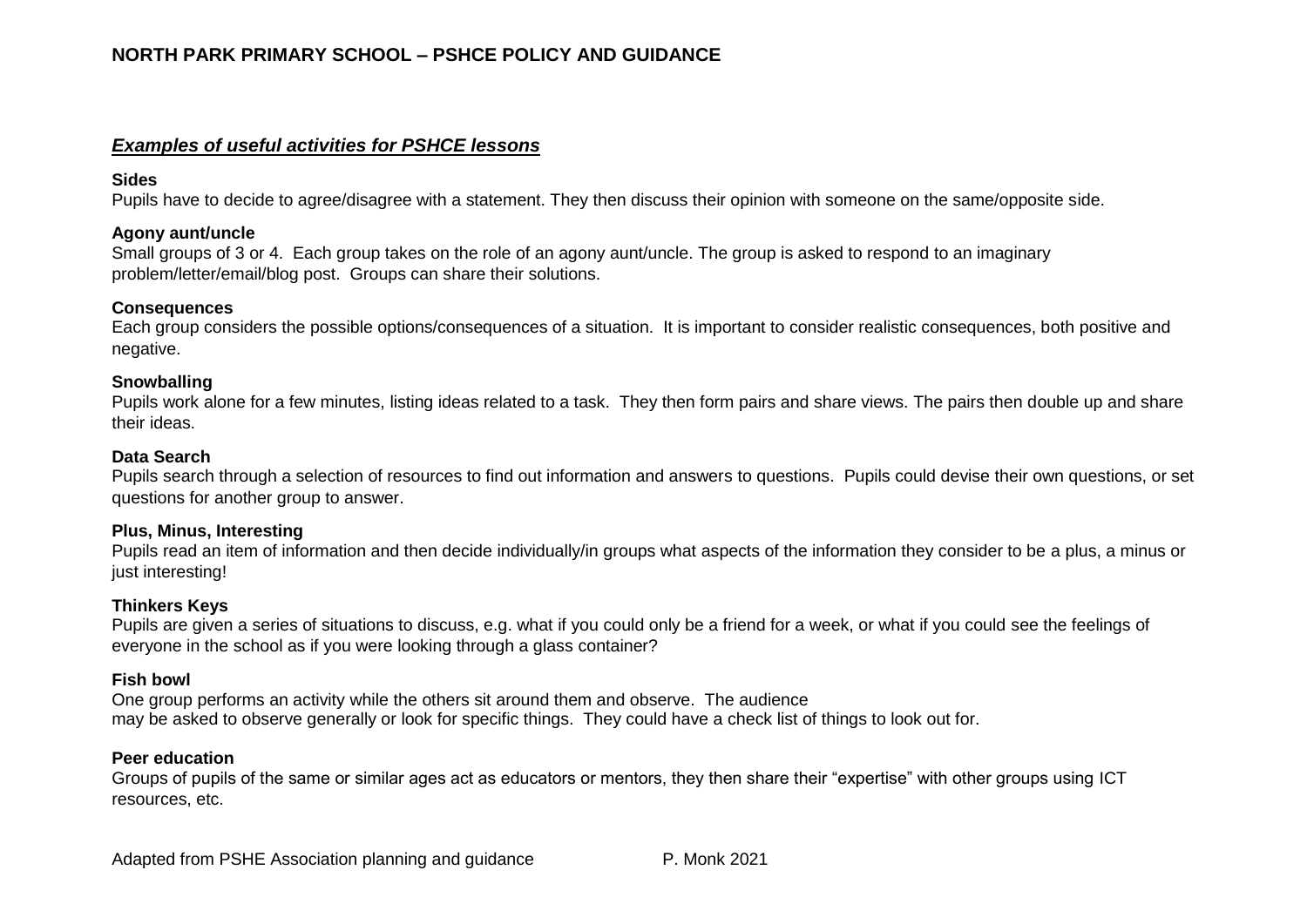## **Role play**

Pupils take on the role of another person and act out a scenario. The audience can rewind the action, fast-forward, and explore different consequences and decisions. They can also "spotlight" certain characters & question them "in role".

#### **Diamond 9 (or diamond 4)**

Small groups are given prepared cards (9 or more/ 4 or more), each with a statement relating to an issue for discussion, e.g. the qualities of a good friend. Each group arranges the cards in the shape of a diamond to represent their views on the relative importance of each statement. This activity would work well using a sorting App for tablet computers.

#### **Card sort**

Groups or pairs are asked to sort cards into columns or sets such as 'true/false/not sure', 'positive factors/negative factors' etc.

### **Tour**

Groups of pupils prepare visual material in the form of posters to display on the wall. Pupils then go on a "gallery" tour and discuss the materials presented.

#### **Matching**

Cards are made up to which can then be matched together by pupils, e.g. anti-social behaviour cards may be matched to the risks and consequences

#### **Carousel**

Half the group forms a circle facing outwards. The other half forms another circle around them, facing inwards. Each person in the inner circle should face someone in the outer circle. Each pair can be asked to talk about an issue or dilemma. Partners can be changed by one of the circles moving round one place.

#### **Word storm**

Pupils give spontaneous suggestions regarding any issue. This is a short, quick activity where suggestions are recorded, but not discussed or challenges. Recorded material can be used later.

#### **Mind mapping**

Ideas for a topic/what everyone knows about a certain topic are mapped out in visual map, individually or in groups. Can be used at the beginning and/or end of a topic as a review/consolidation of knowledge and understanding.

#### **'You choose' (Visual/Auditory/ Kinaesthetic)**

Pupils are asked to draw/write/act out in response to a specific activity, e.g. Why shouldn't we share personal information online?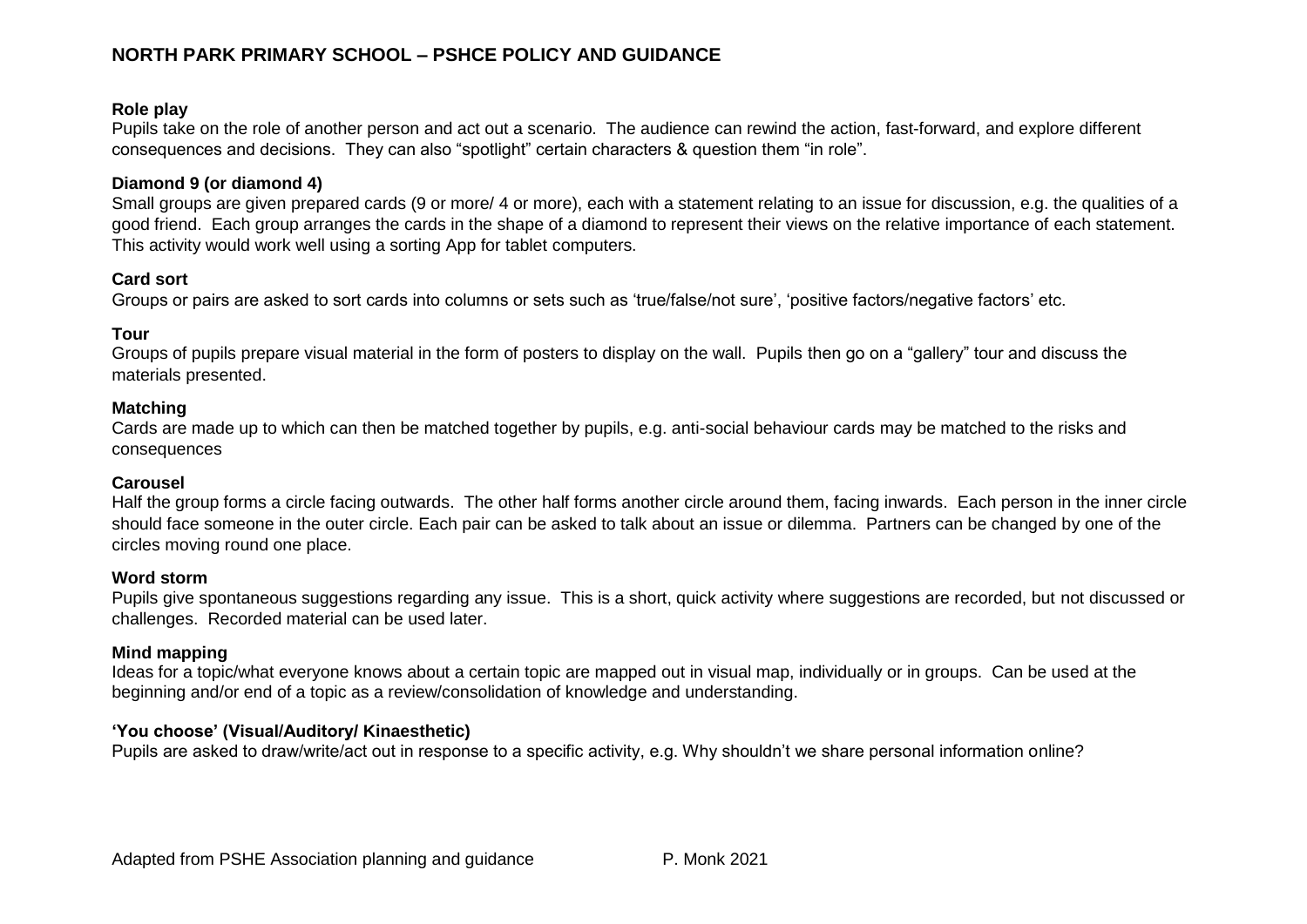#### **Continuum**

An imaginary line is drawn across the room. Pupils are told that one end of the line represents one extreme viewpoint and the other end represents the opposite view. Statements relating to a particular issue are read out, and pupils stand along the continuum according to what they think. Pupils may discuss their view with someone else nearby, and/or with someone who has a different view. If the possibility of polarized views is undesirable, or if pupils are less confident, "islands" rather than a line can be used.

#### **Envoys**

Various groups of pupils are formed, each with a different task or issue to discuss or research. After a given amount of time, a representative from each group goes to another group to relate the key points or findings to them.

#### **Buzz Group**

Small groups of 3 to 4. Groups are asked to discuss a dilemma or situation for a short, specified time, then return to the larger group to discuss ideas.

#### **Dilemma groups**

In groups, pupils read an account of a situation which poses a dilemma/leaves the person/people involved in a quandary. Using a web format, pupils consider the dilemma from the view of the individual/s, community, wider community involved and discuss the impact it will have on them all depending on the decision that is made.

#### **Triad**

A pupil engages in an activity with another pupil while a third observes, maybe writes notes, and gives feedback. Roles can be reversed/changed.

#### **Debate**

A motion is decided on for discussion. Two opposing views are then prepared & presented to the pupils with relevant information supporting evidence. After a question and answer sessions and discussion, the group votes for/against the motion.

### **Syndicate**

A type of role play where pupils are formed into groups to represent a view, opinion or organisation. The group has to enter negotiations with another group representing a different view.

#### **Rounds**

All pupils are given the opportunity to express a view or opinion about a particular situation. This works well at the beginning/end of sessions.

### **Circle Time**

A mechanism for structured discussion where all participants sit in a circle representing a non-divisive and safe environment within which to discuss an issue.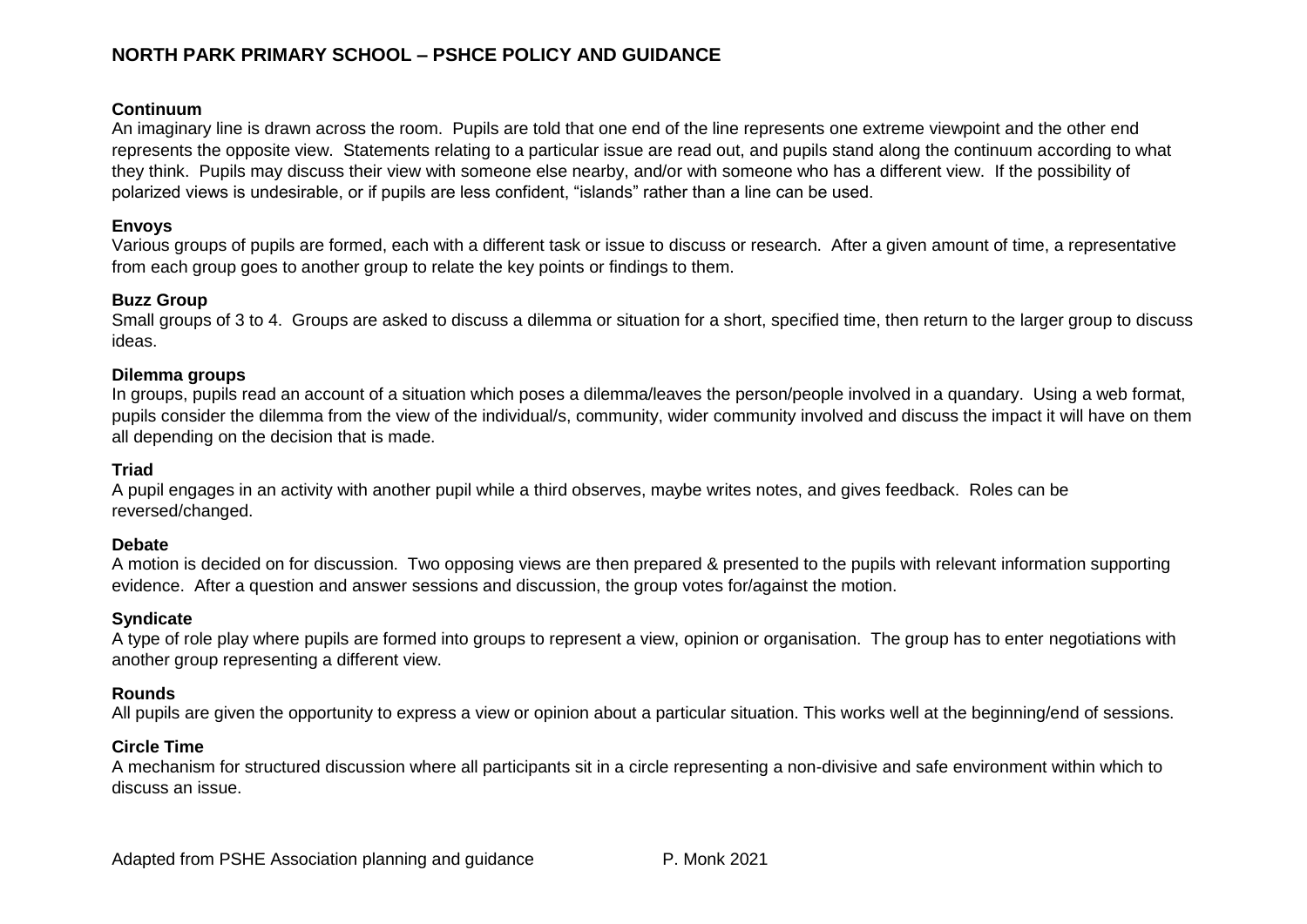#### **What happened next/before?**

Pictures/images/video clips are shown of a given situation. Pupils then have to predict what happened next or before and give reasons for their answers. Can be extended to consider what alternative choices could/should characters have made before, or make next.

#### **Quizzes**

Teacher/pupils make up questions for the rest of the class to answer as a quiz game. Popular formats such as University Challenge/ Mastermind popular can be used, as can quiz apps for tablets.

#### **Silent Debate**

Using a big sheet of paper with challenging question in the centre. Pupils not allowed to talk and they write their response to the question and each other's comments in silence in groups around the table. Everyone takes part. Use a key at the side of the page to indicate which child used which coloured pen. Walk around and add to other groups ideas/thoughts.

#### **Yes, No, Maybe**

Challenging questions on slips of paper. Pupils work in groups/pairs. Decide whether the answer is yes/no/maybe. Feed back to main group.

#### **Assessment of learning and progression in PSHCE**

Assessment in PSHE education needs to be an integral part of teaching and learning, therefore it is important to understand the process of and reasons for assessing learning in PSHE. Assessment is used to promote learning, to identify pupils' progress and ongoing learning needs, to allow them to reflect on their own learning and to demonstrate the impact the program

me is having on them. It is therefore as central to effective teaching and learning in PSHE education as it is in any other subject.

Assessment refers to gauging what has been learned and what still needs to be learned. It therefore differs from evaluation, which is about the process: how well activities worked *(e.g.: the activity that helped the pupils learn most was…)*; how useful resources were (e.g.: *the text helped me to decide…*); how interesting pupils found the lesson *(*e.g.: *I liked it because…)* and so on. Both assessment and evaluation are central to an effective programme.

Learning in PSHE education should be assessed for several reasons. It is important for pupils to have opportunities to reflect on their learning, especially when that learning relates directly to the individual's identity – their personal qualities, attitudes, skills, attributes, achievements and influences. Assessment increases pupils' motivation and improves learning as their raised awareness of their development illustrates the value of their learning. It is important for teachers to feel confident that learning has taken place, to be able to demonstrate progress, and to identify future learning needs. It also allows the leadership team, parents, governors and school inspectors to see the impact PSHE education is having for pupils and for whole-school outcomes, such as on personal development, behaviour and welfare, safeguarding, SMSC development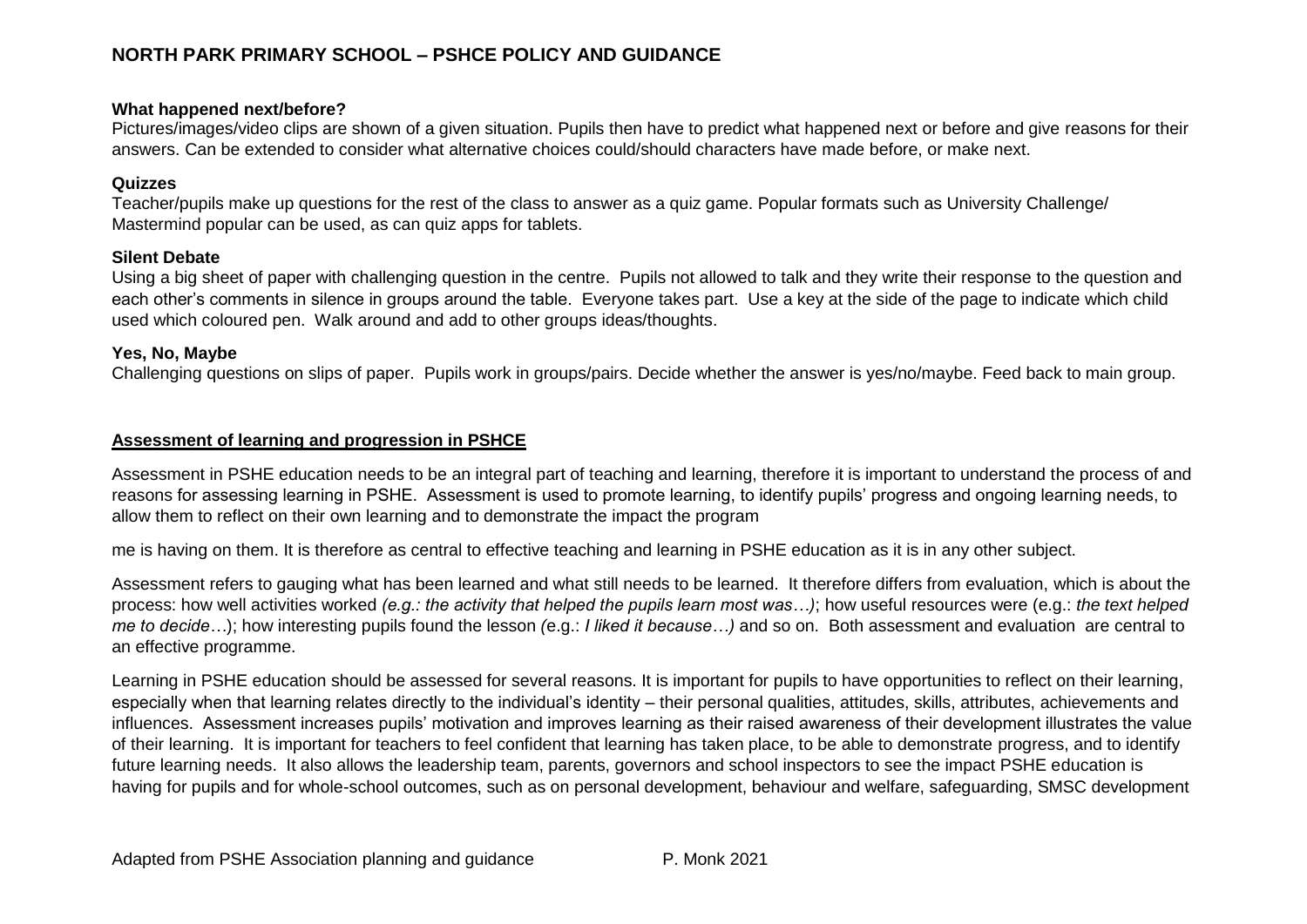and the promotion of fundamental British values. Without assessing your PSHE education all you can do is describe provision; you cannot show its impact.

Personal attributes and skills, so central to PSHE education, are arguably the hardest aspect of learning to assess. It may well be that teachers cannot accurately assess a pupil's resilience, empathy or risk management with any real meaningfulness or confidence. However, pupils themselves will be able to judge, for instance, whether they feel more confident, or have a firmer sense of their own ability to identify and assess risk than they did before.

While it might not be written down and handed in for marking, such personal reflection in PSHE education lessons is essential, so ensuring pupils have time and space to reflect on this – either privately or through discussion – is a vital part of the assessment process. Assessing learning in PSHE education works best with and should include a combination of teacher assessment and pupil self- and peer-assessment.

Assessment in PSHE education should not be about levels or grades, passing or failing. The model of assessment that is most meaningful in PSHE education is *ipsative assessment*. Ipsative assessment compares the pupil's results against his or her previous results in a similar way to an athlete measuring today's performance against their previous performance. So the benchmark against which progress is measured is the pupil's own starting point; not the performance of others or the requirements of an exam syllabus. This gives us the following model for assessing any learning in PSHE education, including the learning identified in this toolkit*.*

# A model for assessment in a series of lessons



#### **1 Baseline assessment**

*Carry out a baseline assessment before starting a new 'piece of learning' (which might be a single lesson or series of lessons constituting a 'module' or 'topic').*

#### **2 Assessment** *for* **Learning** (A*f*L) *Build AfL into the lesson(s) to gauge understanding, adapt teaching, promote and maximise learning.*

*Strategies might include building on the baseline assessment, structured questioning, mini-plenaries between activities, feedback and feed forwards.*

#### **3 Assessment** *of* **Learning** (A*o*L)

*At the end of the 'piece of learning', measure progress from the starting point (AoL). Use this to evidence progress and inform future teaching.*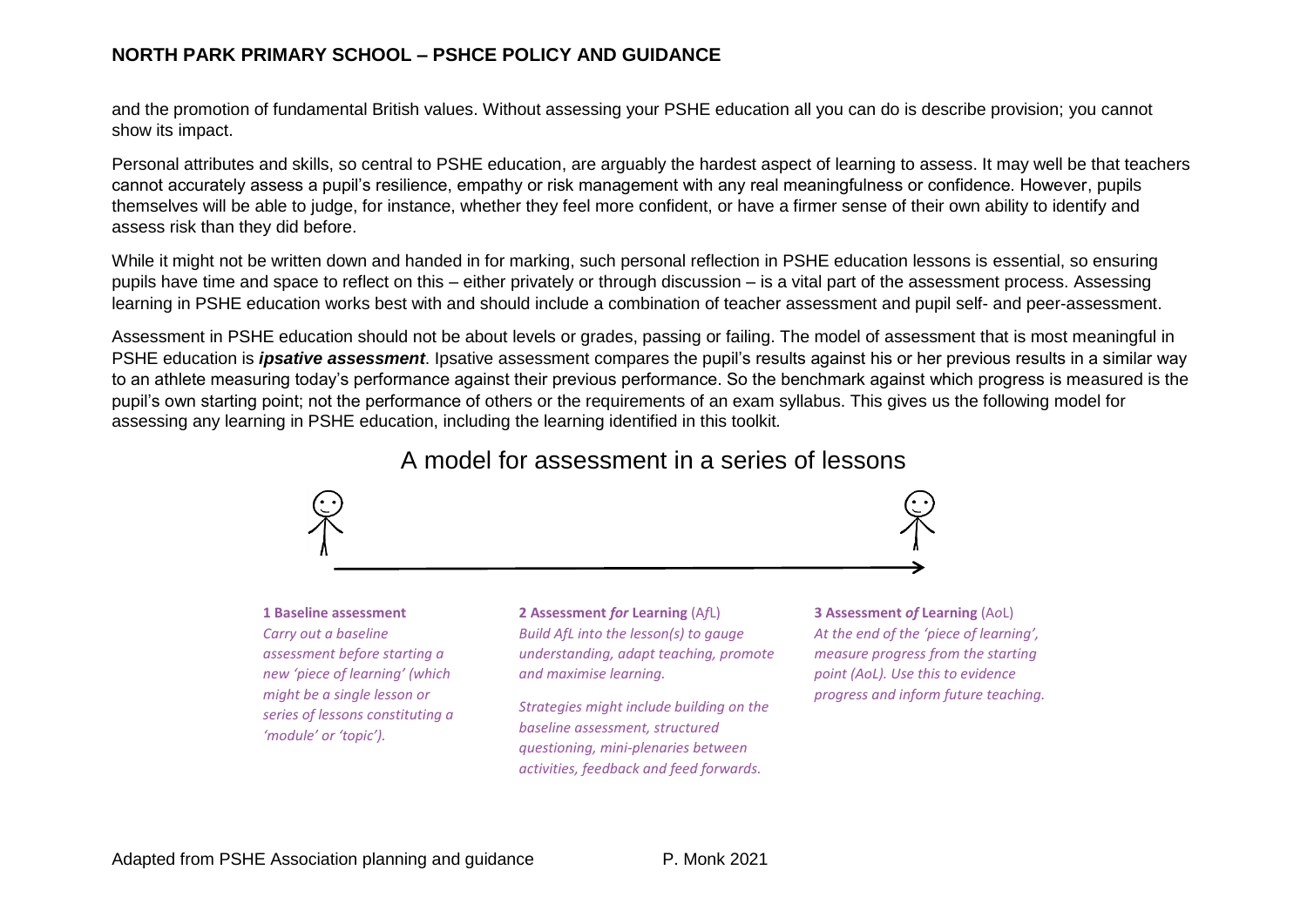#### **Baseline assessment activities**

The nature of PSHE education is such that we cannot make any assumptions based on a pupil's age or year group or about their existing knowledge, understanding, attributes, skills, strategies, beliefs and attitudes. So to assess learning and progress effectively, it is vital that we carry out a baseline assessment before we teach anything new. As pupils' learning in topics such as healthy eating, online safety, relationships and so on will come from a number of sources, we can only see whether they have made progress in their learning if we have established the knowledge, understanding, attributes, skills, strategies, beliefs and attitudes they had *before* any new teaching took place.

The learning we wish to assess will relate to the pupils' attributes and skills (such as resilience, negotiation, self-awareness, risk management and interpersonal skills), as well as the knowledge and understanding related to the context (for example bullying, consent, mental and emotional health). Pupils' existing knowledge and understanding is arguably the easiest learning to assess but whilst gauging pupils' existing skills, strategies, attitudes, beliefs and attributes can never be an exact science, there are activities that will allow teachers an insight into their pupils' starting point.

Some examples of activities that lend themselves well to baseline assessment in PSHE education are outlined below. The elements of learning for which they are more or less useful will of course depend upon the exact nature of the activity and its context, so these are given for guidance only and are not definitive.

| <b>Baseline assessment</b><br>activity                                 | More useful for assessing                                                                            | Less useful for assessing            |
|------------------------------------------------------------------------|------------------------------------------------------------------------------------------------------|--------------------------------------|
| Questioning                                                            | Knowledge, understanding, attitudes, beliefs, strategies, pupils'<br>questions relating to the topic | Skills, attributes                   |
| <b>Discussion</b>                                                      | Knowledge, understanding, attitudes, beliefs, strategies, pupils'<br>questions relating to the topic | Skills, attributes                   |
| <b>Brainstorming</b>                                                   | Knowledge, understanding, attitudes, beliefs                                                         | Skills, strategies, attributes       |
| Role-play, hot-seating, freeze-<br>frame and other drama<br>techniques | Skills, strategies, attributes, attitudes                                                            | Knowledge, understanding             |
| Storyboards/cartoon<br>strip/scenario script writing                   | Skills, strategies, attitudes                                                                        | Knowledge, understanding, attributes |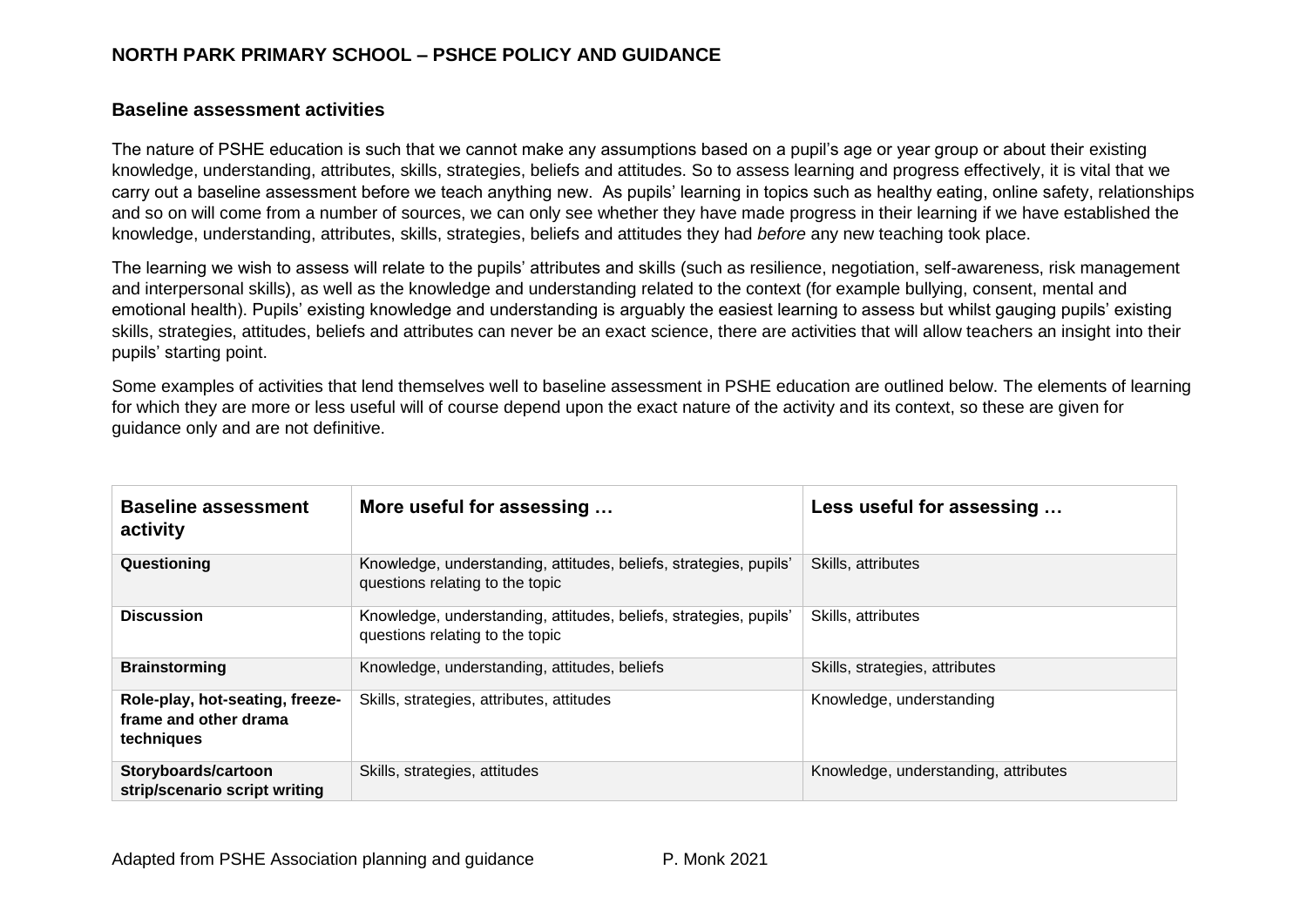| Responding to a scenario,<br>picture or video clip                                                                                                                           | Knowledge, understanding, attitudes, beliefs, strategies                                                               | Skills, attributes                                               |
|------------------------------------------------------------------------------------------------------------------------------------------------------------------------------|------------------------------------------------------------------------------------------------------------------------|------------------------------------------------------------------|
| Mind map or spider diagram                                                                                                                                                   | Knowledge, understanding, attitudes, beliefs                                                                           | Skills, strategies, attributes                                   |
| 'Graffiti wall'/'working wall'                                                                                                                                               | Starting point of a group,<br>knowledge, understanding, attitudes, beliefs, pupils' questions<br>relating to the topic | Starting point of individuals,<br>skills, strategies, attributes |
| Quiz                                                                                                                                                                         | Knowledge, understanding                                                                                               | Skills, strategies, attributes                                   |
| Questionnaire                                                                                                                                                                | Knowledge, understanding, attitudes, beliefs                                                                           | Skills, strategies, attributes                                   |
| Continuum/'washing line'                                                                                                                                                     | Attitudes, beliefs, attributes                                                                                         | Knowledge, understanding, skills, strategies                     |
| Points on a scale (e.g. pupils<br>rating themselves on a scale<br>for where they see<br>themselves to be in relation<br>to the learning outcomes)                            | Attitudes, beliefs, attributes                                                                                         | Knowledge, understanding, skills, strategies                     |
| 'Draw and write' (pupils<br>respond in pictures and<br>words to an open-ended,<br>neutral instruction: e.g. draw<br>someone doing something<br>risky, draw a healthy person) | Knowledge, understanding, attitudes, beliefs, complex<br>concepts                                                      | Skills, strategies, attributes                                   |
| <b>Explain to an alien</b>                                                                                                                                                   | Knowledge, understanding, attitudes, beliefs, strategies,<br>complex concepts                                          | Skills, attributes                                               |
| Card sort, e.g. 'diamond 9'                                                                                                                                                  | Attitudes, beliefs, understanding                                                                                      | Skills, knowledge, attributes                                    |

### **Assessing progress over the course of a lesson or series of lessons**

At the end of the lesson or series of lessons, pupils should have opportunities to demonstrate the progress they have made from their starting point assessed in the baseline activity. Possibly the simplest and most effective way of demonstrating progress is to either repeat, or better still, revisit the original baseline activity. Some baseline assessment activities (such as mind-maps, 'draw and write', 'explain to an alien'), lend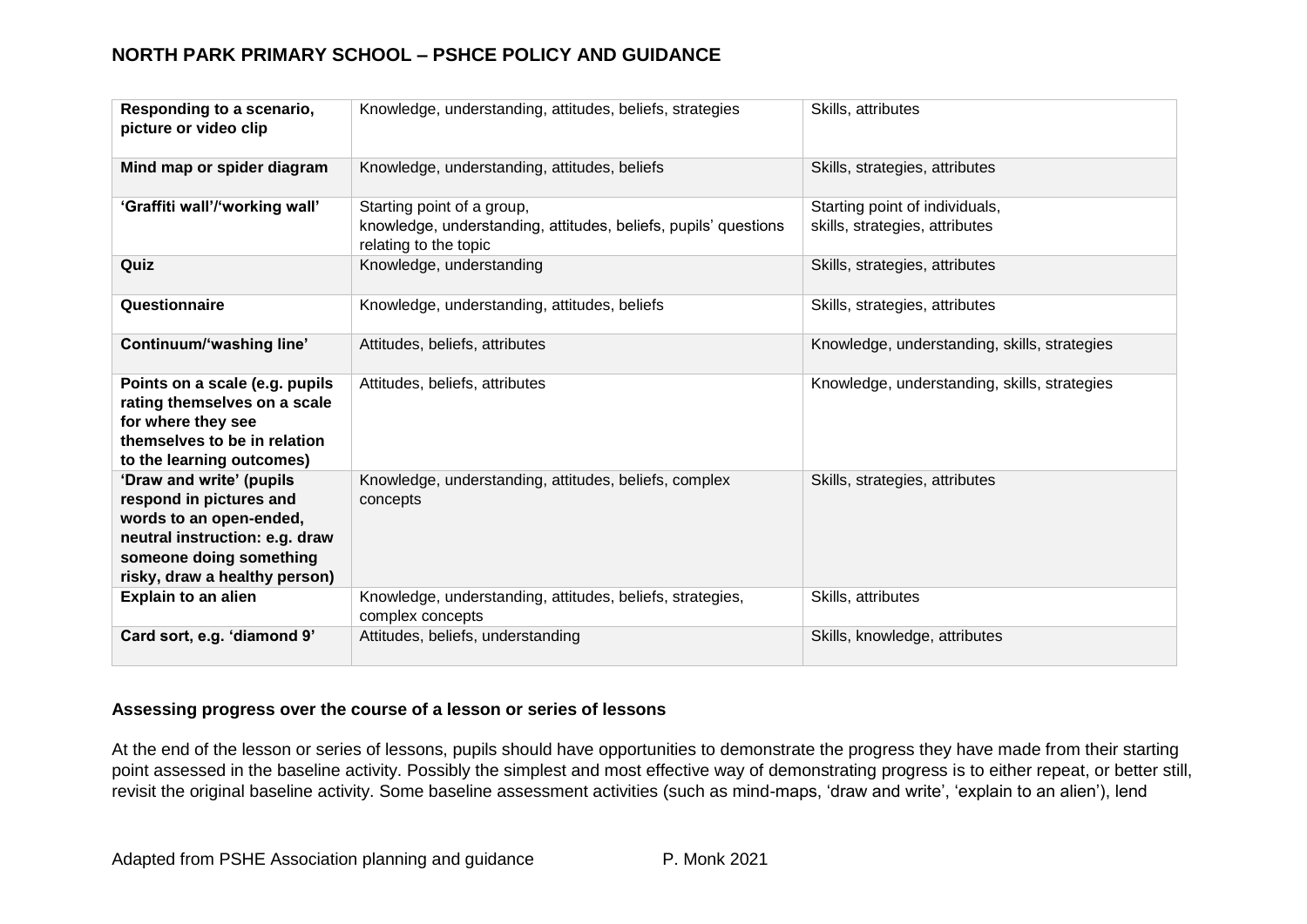themselves very well to a simple revisit where each pupil uses a different colour to add to their baseline activity and make any changes they now want to make, allowing the pupil and teacher to clearly see how far they have come in their learning. In other cases pupils might repeat the activity or carry out a completely different activity. Taking the examples of baseline activities above, the table below indicates possible ways of revisiting or using those activities to demonstrate progress at the end of the lesson or series of lessons. Again this is not a definitive list and activities should always be used flexibly to meet the needs of pupils and the learning objectives.

# **Using baseline activities as the basis for the end point activity**

| <b>Baseline assessment activity</b>                                | End point activity to demonstrate progress                                                                                                                                                                                   |
|--------------------------------------------------------------------|------------------------------------------------------------------------------------------------------------------------------------------------------------------------------------------------------------------------------|
| Questioning                                                        | Revisit key questions, extending with higher order questions. Invite pupils to think of key questions<br>for future learning.                                                                                                |
| <b>Discussion</b>                                                  | Revisit main arguments from baseline discussion; formal debate; presentations.                                                                                                                                               |
| <b>Brainstorming</b>                                               | If written down, revisit in a different colour - add, amend, expand.                                                                                                                                                         |
| Role-play, hot-seating, freeze-frame and other<br>drama techniques | Repeat role-play showing how strategies have developed/changed and demonstrating new skills;<br>script a conversation or role-play on a related but more challenging situation.                                              |
| Storyboards/cartoon strip/scenario script<br>writing               | Evaluate effectiveness of baseline strategies/ideas through discussion; revisit in a different colour<br>- add, amend, expand, change; role-play their revised script.                                                       |
| Responding to a scenario, picture or video clip                    | If written down, revisit in a different colour – add, amend, expand; discuss or write down any<br>changes to their response as a result of the learning.                                                                     |
| Mind map or spider diagram                                         | Revisit in a different colour - add, amend, expand.                                                                                                                                                                          |
| 'Graffiti wall'/'working wall'                                     | Revisit in a different colour – add, amend, expand; answer questions written on the wall at the<br>beginning and think of key questions for future learning.                                                                 |
| Quiz                                                               | Repeat quiz; ask pupils to write a new set of quiz questions for peers to answer.                                                                                                                                            |
| Questionnaire                                                      | Repeat questionnaire; ask pupils to write a new questionnaire for peers to answer.                                                                                                                                           |
| Continuum/'washing line'                                           | Repeat the activity asking pupils to discuss whether, and if so how far, they have moved along the<br>continuum and why; photograph new continuum or washing line positions and compare with photo<br>of baseline positions. |
| Points on a scale                                                  | Pupils rate themselves on the same scale in the light of the new learning.                                                                                                                                                   |
| 'Draw and write'                                                   | Revisit in a different colour – add, amend, expand.                                                                                                                                                                          |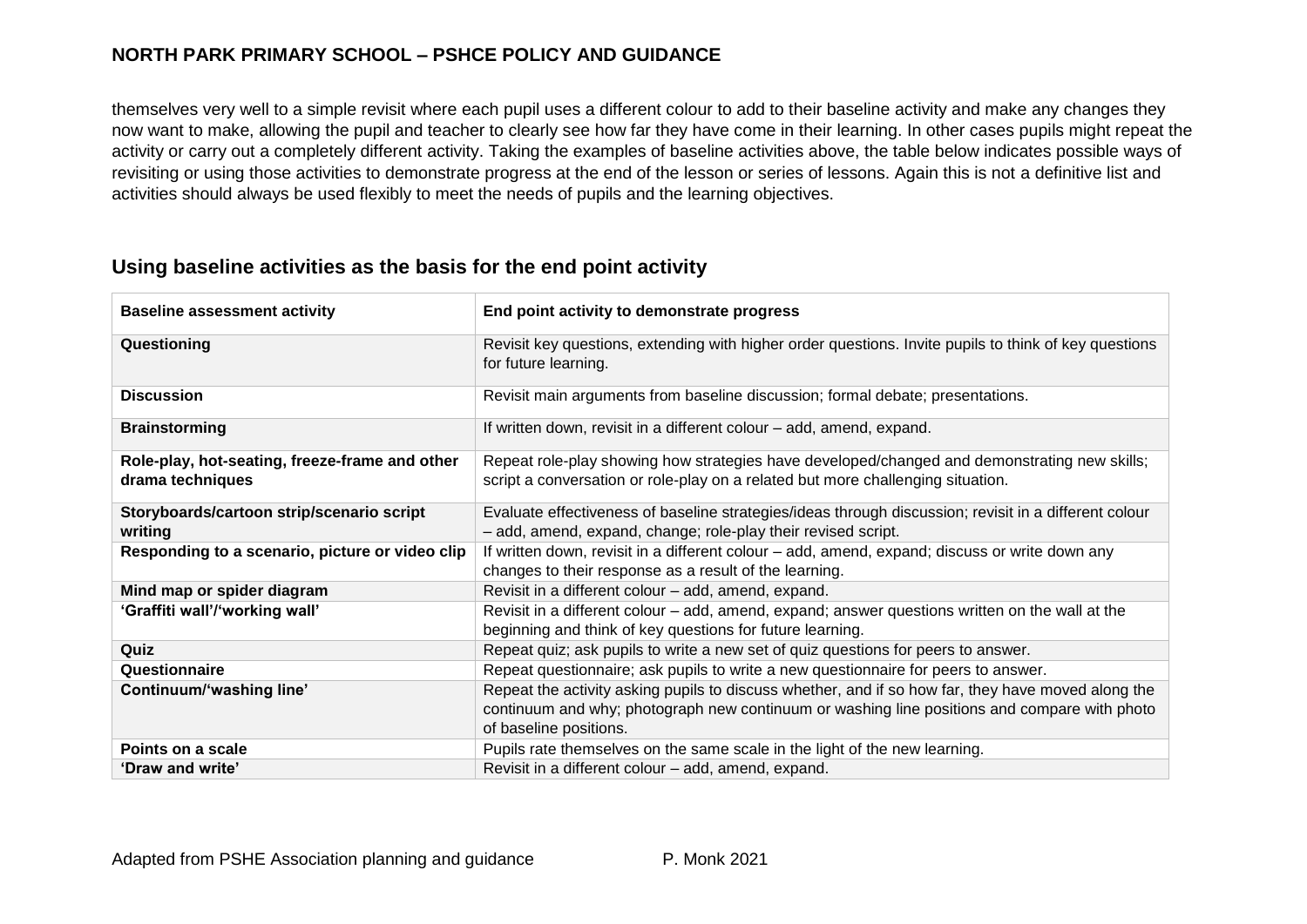| <b>Explain to an alien</b> | Revisit in a different colour – add, amend, expand; think of additional questions for the alien to ask                                                               |  |  |
|----------------------------|----------------------------------------------------------------------------------------------------------------------------------------------------------------------|--|--|
|                            | to explore the concept further and answer each other's questions.                                                                                                    |  |  |
| Card sort e.g. 'diamond 9' | Repeat the card sort; photograph and compare to a photo of the original; justify verbally or in<br>writing any changes to the order resulting from the new learning. |  |  |

#### **Additional ideas for end point activities to demonstrate learning at the end of a series of lessons:**

- Presentations
- Producing resources and materials to teach younger pupils
- Leading a discussion or other learning activity with younger pupils
- Producing a blog or podcast
- Keeping a journal, diary or log of times when they have demonstrated a particular skill or attribute during the week

All the activities above provide assessment evidence in their own right and where a baseline activity has been revisited it is usually very easy to demonstrate progress. The learning outcomes included in the medium-term planning grids will be used for measuring and recording attainment – pupils working below, at or exceeding.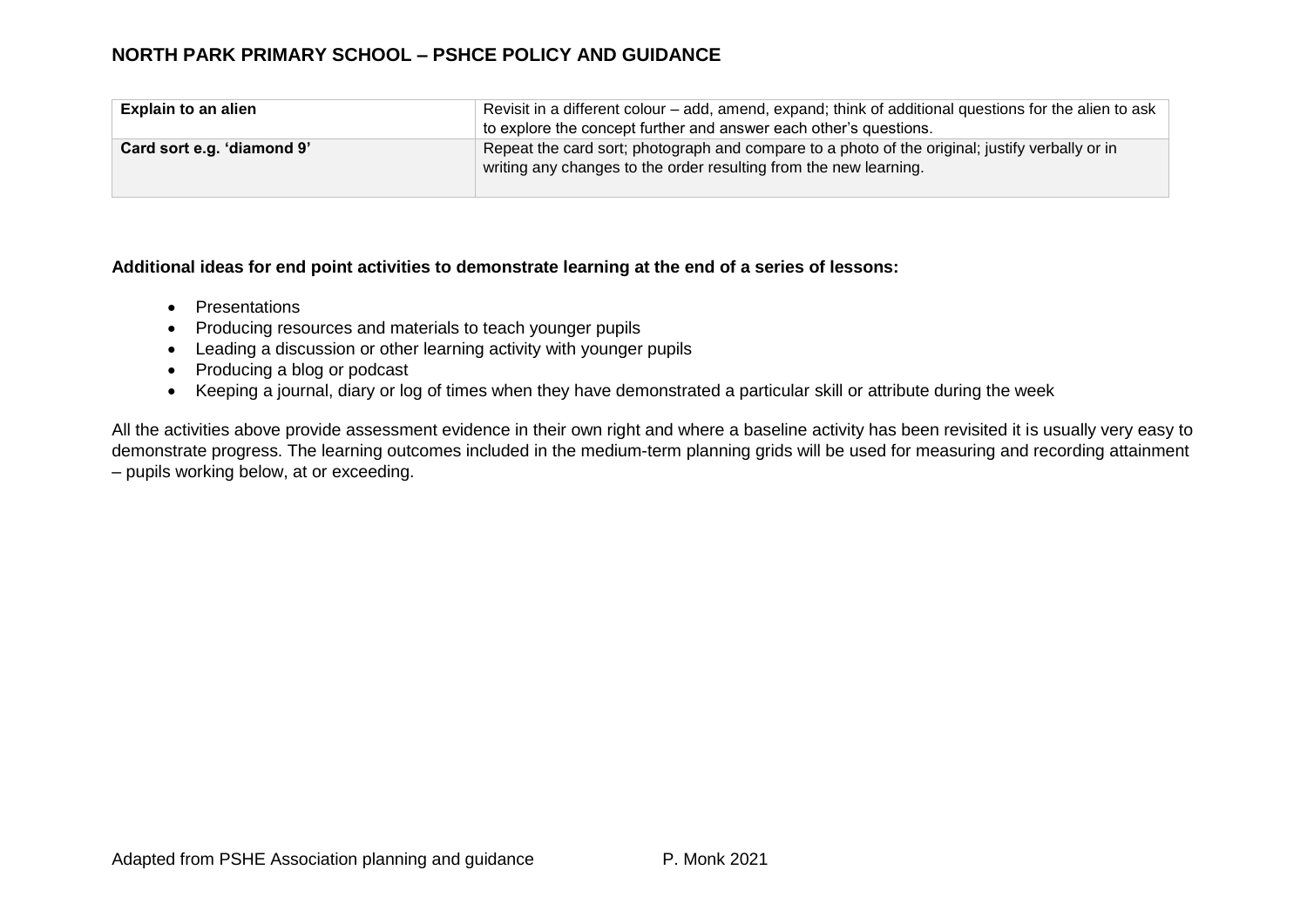## **APPENDIX 1 – LONG-TERM PLANNING OVERVIEW** *(adapted from PSHE association resources)*

|               |                                                                           | <b>Autumn: Relationships</b>                                                                                     |                                                                                                                                  |                                                                                                                         | <b>Spring: Living in the wider world</b>                                         |                                                                                       |                                                                                                                      | <b>Summer: Health and Wellbeing</b>                                                                                                                                           |                                                                                                |
|---------------|---------------------------------------------------------------------------|------------------------------------------------------------------------------------------------------------------|----------------------------------------------------------------------------------------------------------------------------------|-------------------------------------------------------------------------------------------------------------------------|----------------------------------------------------------------------------------|---------------------------------------------------------------------------------------|----------------------------------------------------------------------------------------------------------------------|-------------------------------------------------------------------------------------------------------------------------------------------------------------------------------|------------------------------------------------------------------------------------------------|
|               | <b>Families and</b><br>friendships                                        | Safe<br>relationships                                                                                            | <b>Respecting</b><br>ourselves<br>and others                                                                                     | <b>Belonging</b><br>to a<br>community                                                                                   | <b>Media literacy</b><br>and digital<br>resilience                               | <b>Money and</b><br>work                                                              | <b>Physical health</b><br>and mental<br>wellbeing                                                                    | Growing<br>and<br>changing                                                                                                                                                    | <b>Keeping safe</b>                                                                            |
| Year 1        | <b>Roles of</b><br>different<br>people:<br>families; feeling<br>cared for | <b>Recognising</b><br>privacy; staying<br>safe; seeking<br>permission                                            | <b>How behaviour</b><br>affects others;<br>being polite<br>and respectful                                                        | <b>What rules are:</b><br>caring for<br>others' needs:<br>looking after<br>the<br>environment                           | <b>Using the</b><br>internet and<br>digital devices;<br>communicating<br>online  | <b>Strengths and</b><br>interests; jobs<br>in the<br>community                        | <b>Keeping</b><br>healthy; food<br>and exercise;<br>sun safety                                                       | <b>Recognising</b><br>what makes<br>them unique<br>and special;<br>feelings;<br>managing                                                                                      | How rules and<br>age restrictions<br>help us;<br>keeping safe<br>online                        |
| <b>Year 2</b> | <b>Making friends;</b><br>feeling lonely<br>and getting help              | <b>Managing</b><br>secrets;<br>resisting<br>pressure<br>and getting help;<br>recognising<br>hurtful<br>behaviour | <b>Recognising</b><br>things<br>in common and<br>differences:<br>playing<br>and working<br>cooperatively:<br>sharing<br>opinions | <b>Belonging to a</b><br>group; roles and<br>responsibilities<br>being the same<br>and different in<br>the<br>community | The internet in<br>everyday life;<br>online content<br>and<br><i>information</i> | What money is:<br>needs and<br>wants;<br>looking after<br>money                       | Why sleep is<br>important;<br>medicines<br>and keeping<br>healthy;<br>managing<br>feelings and<br>asking<br>for help | <b>Growing older;</b><br>naming body<br>parts; moving<br>class or year                                                                                                        | Safety in<br>different<br>environments;<br>risk and safety<br>at home:<br>emergencies          |
| <b>Year 3</b> | What makes a<br>family?<br><b>Features of</b><br>family life              | <b>Personal</b><br>boundaries:<br>safely<br>responding to<br>others; the<br>impact of<br>hurtful<br>behaviour    | <b>Recognising</b><br>respectful<br>behaviour; the<br>importance of<br>self-respect;<br>courtesy and<br>being polite             | <b>Class rules and</b><br>other rules (e.g.<br>at home)<br>following these<br>(not PSHE<br>assoc. unit)                 | How the<br><i>internet is</i><br>used;<br>assessing<br>information<br>online     | <b>Different jobs</b><br>and skills; job<br>stereotypes;<br>setting<br>personal goals | <b>Health choices</b><br>and habits;<br>what affects<br>feelings;<br>expressing<br>feelings                          | <b>Personal</b><br>strengths and<br>achievements;<br>managing and<br>reframing<br>setbacks                                                                                    | <b>Risks and</b><br>hazards; safety<br>in the local<br>environment<br>and unfamiliar<br>places |
| Year 4        | <b>Positive</b><br>friendships,<br>including<br>online                    | <b>Responding to</b><br>hurtful<br>behaviour;<br>managing<br>confidentiality;<br>recognising<br>risks online     | <b>Respecting</b><br>differences and<br>similarities'<br>discussing<br>difference<br>sensitively                                 | What makes a<br>community;<br>shared<br>responsibilities                                                                | How data is<br>shared and<br>used                                                | <b>Making</b><br>decisions about<br>money; using<br>and keeping<br>money safe         | <b>Maintaining a</b><br>balanced<br>lifestyle' oral<br>hygiene and<br>dental care<br>(revise)                        | <b>How has</b><br>growing up<br>made you more<br>independent?<br>What can you<br>do now that<br>you couldn't<br>when you were<br>younger? (not<br><b>PSHE</b> assoc.<br>unit) | The importance<br>of medicines<br>and how they<br>help us (not<br>PSHE assoc.<br>unit)         |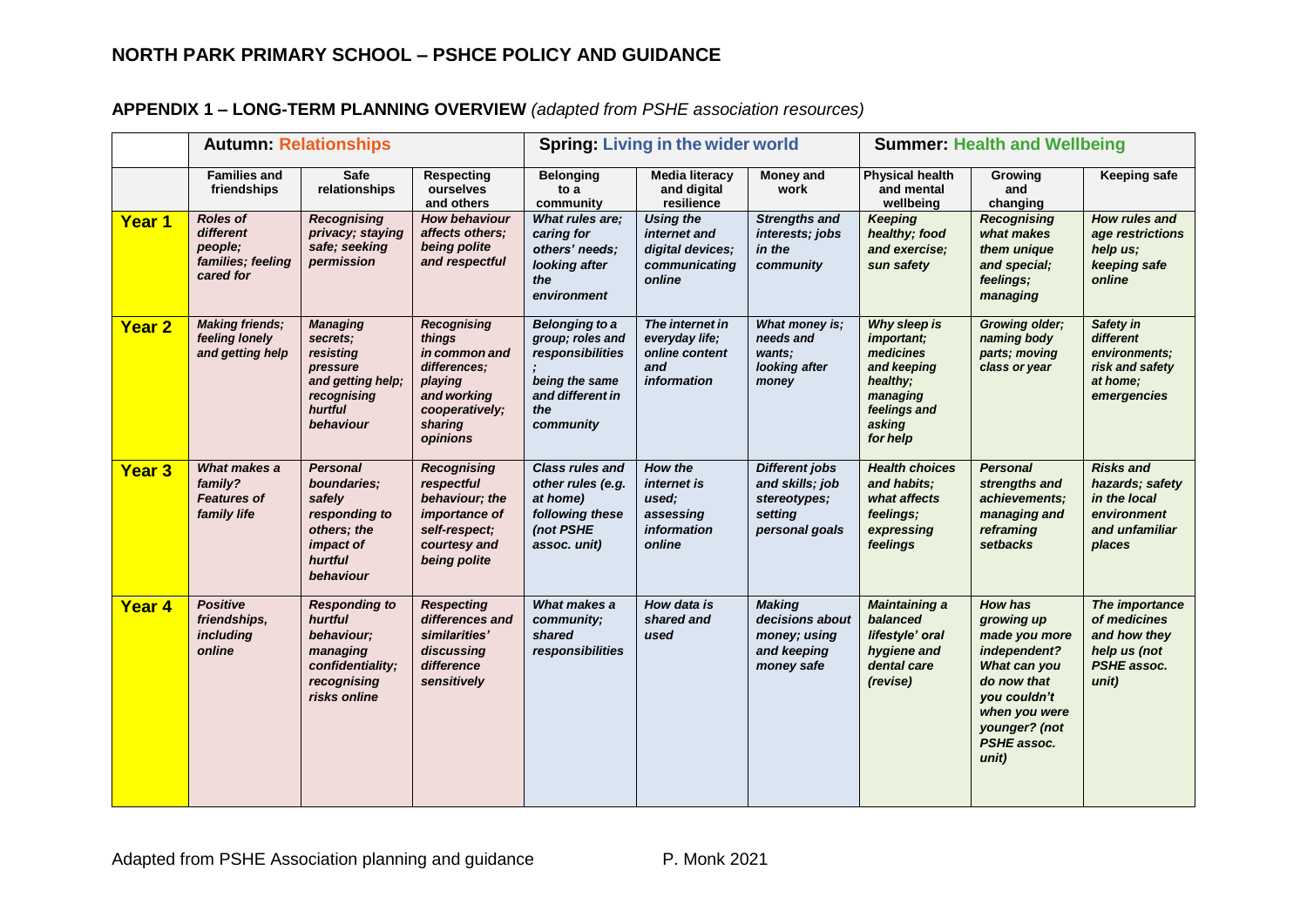| Year 5 | <b>Managing</b><br>friendships and<br>peer influence                                                   | <b>Physical</b><br>contact and<br>feeling safe                                           | <b>Responding</b><br>respectfully to<br>a wide range of<br>people;<br>recognising<br>prejudice and<br>discrimination                                                                    | <b>Protecting the</b><br>environment;<br>compassion<br>towards others               | How<br>information<br>online is<br>targeted;<br>different media<br>types, their role<br>and impact | <b>Identifying job</b><br>interests and<br>aspirations;<br>what influences<br>career choices:<br>workplace<br>stereotypes | <b>Healthy sleep</b><br>habits; sun<br>safety;<br>medicines;<br>vaccinations,<br><i>immunisations</i><br>and allergies                                | <b>Personal</b><br><i>identity</i> ;<br>recognising<br>individuality<br>and different<br>qualities;<br>mental<br>wellbeing | Keep safe in<br>different<br>situations,<br><i>including</i><br>responding in<br>emergencies;<br>first aid (revise)                                                                      |
|--------|--------------------------------------------------------------------------------------------------------|------------------------------------------------------------------------------------------|-----------------------------------------------------------------------------------------------------------------------------------------------------------------------------------------|-------------------------------------------------------------------------------------|----------------------------------------------------------------------------------------------------|---------------------------------------------------------------------------------------------------------------------------|-------------------------------------------------------------------------------------------------------------------------------------------------------|----------------------------------------------------------------------------------------------------------------------------|------------------------------------------------------------------------------------------------------------------------------------------------------------------------------------------|
|        |                                                                                                        |                                                                                          | Additional Y5 Unit - Puberty - delivered at same time as Science unit<br>Physical and emotional changes in puberty; external genitalia; personal hygiene routines; support with puberty |                                                                                     | From Y4 PSHE association - Growing and Changing                                                    |                                                                                                                           |                                                                                                                                                       |                                                                                                                            |                                                                                                                                                                                          |
| Year 6 | <b>Attraction to</b><br>others'<br>romantic<br>relationships;<br>civil<br>partnerships<br>and marriage | Recognising<br>and managing<br>pressure;<br>consent in<br>different<br><i>situations</i> | <b>Expressing</b><br>opinions and<br>respecting<br>other points of<br>view, including<br>discussing<br>topical issues                                                                   | <b>Valuing</b><br>diversity;<br>challenging<br>discrimination<br>and<br>stereotypes | <b>Evaluating</b><br>media sources;<br>sharing things<br>online                                    | Influences and<br>attitudes to<br>money; money<br>and financial<br>risks                                                  | <b>What affects</b><br>mental health<br>and ways to<br>take care of it;<br>managing<br>change' loss<br>and<br>bereavement:<br>managing time<br>online | <b>Human</b><br>reproduction<br>and birth;<br>increasing<br>independence;<br>managing<br>transition                        | <b>Keeping</b><br>personal<br><i>information</i><br>safe;<br>regulations and<br>choices; (recap<br>drug use and<br>the law/media<br>from Y5 as a<br>discussion<br>piece if<br>necessary) |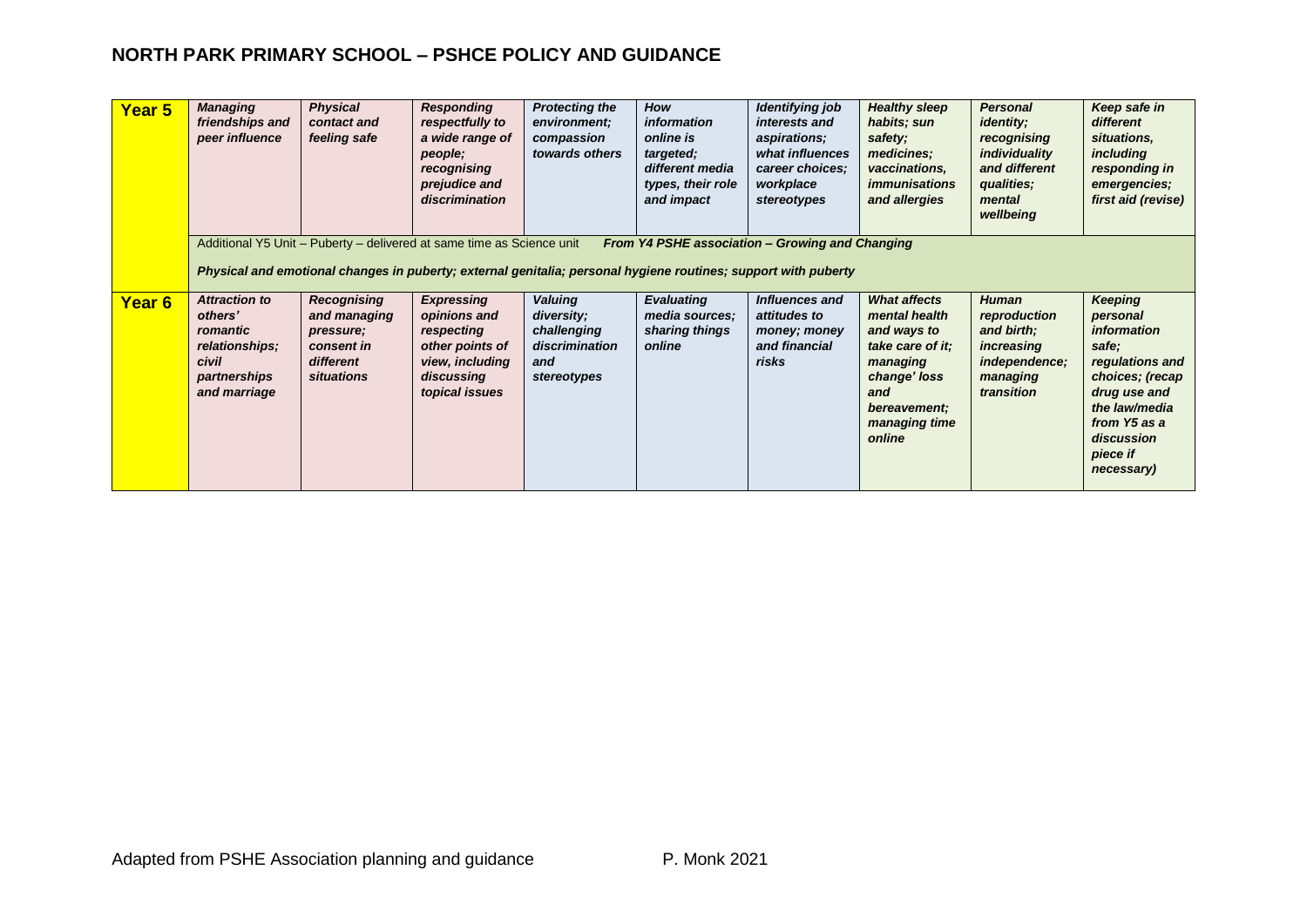## **APPENDIX 2 – PSHCE WEEK GUIDANCE AND CONTENT**

|                  | <b>PSHCE WEEK ACTIVITIES</b>                                                                                                                                         |                                                                                                                                                                                                                                                                                                                                                                                                                                                                                                                                                                                                                                                                         |                                                                                                                    |  |  |  |  |
|------------------|----------------------------------------------------------------------------------------------------------------------------------------------------------------------|-------------------------------------------------------------------------------------------------------------------------------------------------------------------------------------------------------------------------------------------------------------------------------------------------------------------------------------------------------------------------------------------------------------------------------------------------------------------------------------------------------------------------------------------------------------------------------------------------------------------------------------------------------------------------|--------------------------------------------------------------------------------------------------------------------|--|--|--|--|
|                  | <b>THEME</b>                                                                                                                                                         | <b>KEY CONTENT</b>                                                                                                                                                                                                                                                                                                                                                                                                                                                                                                                                                                                                                                                      | <b>ENHANCEMENT AND RESOURCES</b>                                                                                   |  |  |  |  |
| <b>RECEPTION</b> | People who help us                                                                                                                                                   | Who helps us and how do they help us?                                                                                                                                                                                                                                                                                                                                                                                                                                                                                                                                                                                                                                   | Choice of people to talk - Crossing patrol, nurse, Fire Officer,<br>Caretaker, police officer                      |  |  |  |  |
| <b>YEAR1</b>     | <b>Keeping Clean</b>                                                                                                                                                 | Basic hygiene routines - handwashing, brushing teeth<br>The importance of, and routines for, brushing teeth, visiting the dentists,<br>about food and drink that affect dental health                                                                                                                                                                                                                                                                                                                                                                                                                                                                                   | Visit from school nurse, dentist<br>Handwashing machine                                                            |  |  |  |  |
| <b>YEAR 2</b>    | <b>Healthy Eating</b>                                                                                                                                                | What is meant by a healthy, balanced diet including what foods should be<br>$\bullet$<br>eaten regularly or just occasionally<br>The positive and negative effects of habits, such as regular exercise or<br>$\bullet$<br>eating too much sugar, on a healthy lifestyle<br>Good nutrition and food groups<br>Healthy choices and balancing meals<br>Healthy recipes and cooking<br>$\bullet$                                                                                                                                                                                                                                                                            | PSHE association lessons<br>Visit from chef                                                                        |  |  |  |  |
| <b>YEAR 3</b>    | <b>Emergency 999 - Staying</b><br>Safe - core theme of<br>Health and Wellbeing                                                                                       | How to respond if there is an accident and someone is hurt<br>About fire safety at home including the need for smoke alarms<br>The importance of following safety rules from parents and other adults<br>How to help keep themselves safe in the local environment or unfamiliar<br>places, including road, rail, water and firework safety<br>How to deal with common injuries using basic first aid techniques<br>$\bullet$<br>How to respond in an emergency, including when and how to contact<br>different emergency services, including how to dial 999 and what to say                                                                                           | Fire Brigade visit<br>First aid workshop<br>St John Ambulance: 'First Aid Training in<br>School' lesson plans, KS2 |  |  |  |  |
| <b>YEAR 4</b>    | <b>Rules and Laws</b>                                                                                                                                                | The reasons for rules and laws in wider society<br>The importance of abiding by the law and what might happen if rules and<br>laws are broken<br>What human rights are and how they protect people<br>$\bullet$<br>To identify basic examples of human rights including the rights of children<br>About how they have rights and also responsibilities; that with every right<br>$\bullet$<br>there is also a responsibility, e.g. the right to an education and the responsibility<br>to learn                                                                                                                                                                         | PSHE association resources<br>Links to role of magistrate<br>Visit from police and to police station               |  |  |  |  |
| <b>YEAR 5</b>    | Choices - Drugs,<br>alcohol and tobacco<br>Medicines and household<br>products; drugs common to<br>everyday life; drug use and<br>the law; drug use and the<br>media | the importance of taking medicines correctly and using household products<br>$\bullet$<br>safely<br>to recognise what is meant by a 'drug'<br>$\bullet$<br>that drugs common to everyday life (cigarettes, e-cigarettes, vaping, alcohol,<br>medicines) can affect health and wellbeing<br>to identify some of the effects related to different drugs and that all drugs,<br>including medicines, have side effects<br>to recognise that some people choose to use or not use drugs<br>to identify some of the risks and effects associated with drugs common to<br>everyday life<br>that for some people using drugs can become a habit which is difficult to<br>break | Links to services - e.g. Humankind workshop<br>PSHE association resources (Y3-4 and Y6 planning)                   |  |  |  |  |